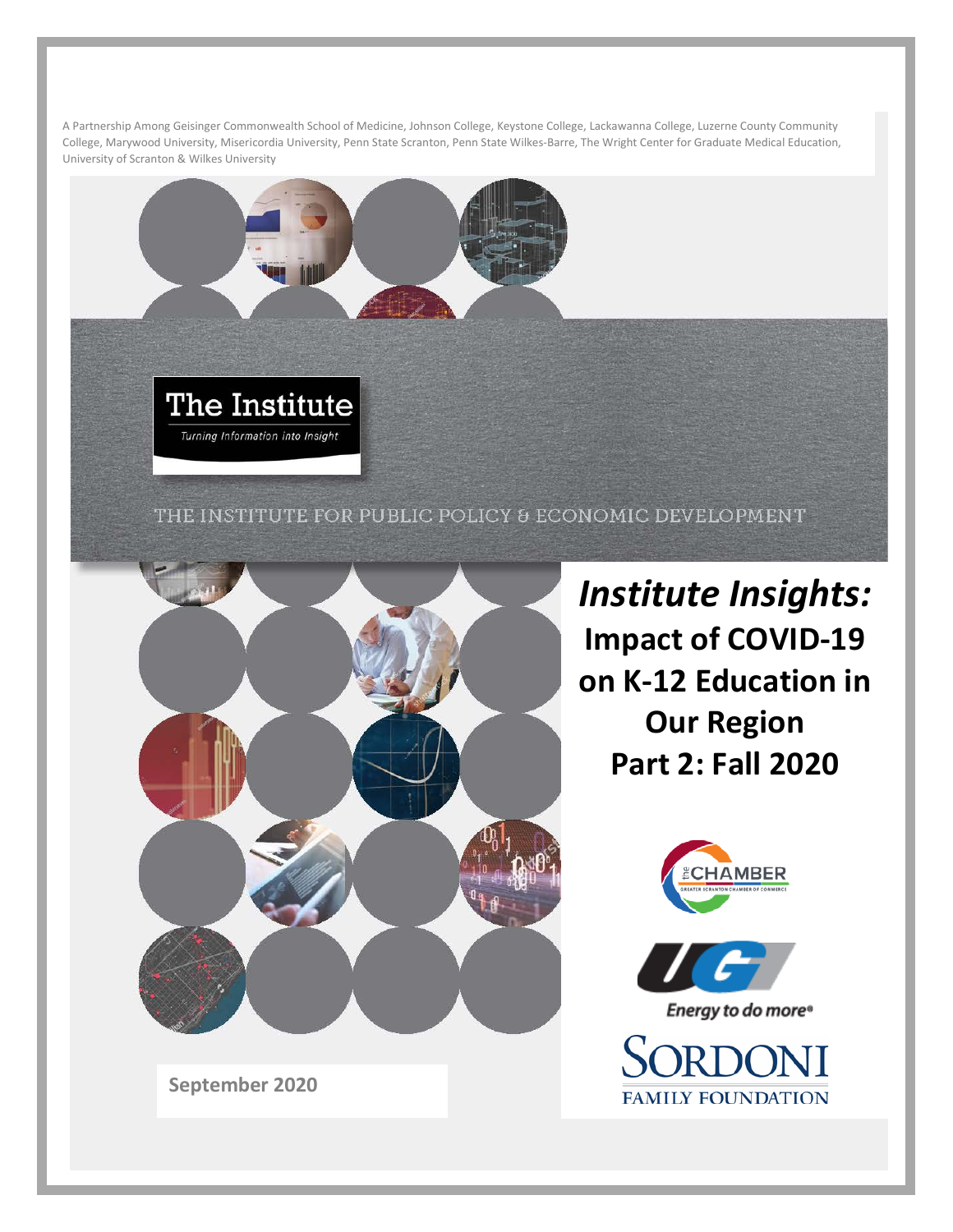### **Introduction**

This research was underwritten by **the Greater Scranton Chamber of Commerce, Sordoni Family Foundation, and UGI Utilities** and with support from **the Luzerne County COVID-19 Emergency Response Fund of The Luzerne Foundation, the Scranton Area Community Foundation COVID 19 Fund and the Wells Fargo Foundation.**

This report is the second part in a series of reports by the Institute to examine the impact of the COVID-19 pandemic on public school education in our region for Kindergarten through  $12<sup>th</sup>$  grade. The first part of this analysis examined the approaches used by school districts in Lackawanna and Luzerne Counties to provide Continuity of Education to students in the spring of 2020 following the mandated closure of all Pennsylvania schools beginning in mid-March to mitigate the spread of the virus. The second part of this analysis examines the approaches adopted by schools as they reopen in the fall for the 2020-2021 academic year.

### Guidelines for Reopening

The Pennsylvania Departments of Health and Education issued recommendations on which instructional models school administrators should consider when reopening based on the levels of community transmission of COVID-19. The recommendations take into consideration the following two risk factors:

- *Percent positivity of diagnostic testing:* The percentage of COVID-19 tests that come back positive in their counties over the most recent seven-day period.
- **Incidence rate:** The number of positive tests per 100,000 county residents over that same period.<sup>[1](#page-1-0)</sup>

These risk factors are tracked at the county level on the PA Department of Health's COVID-19 Early Warning Monitoring System Dashboard. [2](#page-1-0)

The recommendations established the following low, moderate and substantial thresholds to help school districts determine which model they should use

based on these risk factors. However, other local factors such as the size of the school and available classroom space, number of staff and students with health risk factors and special needs, and the ability to provide the resources students need for remote learning, should also be taken into consideration when determining which model school districts should follow.

| Level of<br>Community<br>Transmission in<br>the County | Incidence Rate<br>per 100,000<br><b>Residents</b><br>(Most Recent 7)<br>Days) | AND/<br>0R     | <b>PCR Percent</b><br><b>Positivity</b><br>(Most<br><b>Recent 7</b><br>Days) | Recommended<br><b>Instructional</b><br><b>Models</b>                    |
|--------------------------------------------------------|-------------------------------------------------------------------------------|----------------|------------------------------------------------------------------------------|-------------------------------------------------------------------------|
| Low                                                    | <10                                                                           | <b>AND</b>     | $< 5\%$                                                                      | Full in-person<br>Model<br>0R<br><b>Blended</b><br>Learning Model       |
| Moderate                                               | 10 to $<$ 100                                                                 | 0 <sub>R</sub> | 5% to $<$ 10%                                                                | Blended<br>Learning Model<br>ΩR<br><b>Full Remote</b><br>Learning Model |
| Substantial                                            | $\geq 100$                                                                    | 0 <sub>R</sub> | $\geq 10\%$                                                                  | <b>Full Remote</b><br>Learning Model                                    |
| Source: PA Department of Education                     |                                                                               |                |                                                                              |                                                                         |

On a weekly basis, the PDE publishes a Level of Community Transmission Table identifying the thresholds for all counties in the state based on these criteria. As of the period ending September 4, both Lackawanna and Luzerne Counties were in the Moderate threshold, and have remained at this level for the previous five weeks. While both counties have a PCR percent positivity rate of less than five percent for the most recent 7-day period, the incidence rate for both counties is above ten per 100,000 residents. At this level, it is recommended that school districts follow a blended or full remote learning model.

| County               |                                                                   | Incidence Rate per 100,000<br><b>Residents</b> |                                  | <b>PCR Percent Positivity</b>      |
|----------------------|-------------------------------------------------------------------|------------------------------------------------|----------------------------------|------------------------------------|
|                      | Recent<br>Period<br>$9/4 - 9/10$                                  | Previous<br>Period<br>$8/28 - 9/3$             | Recent<br>Period<br>$9/4 - 9/10$ | Previous<br>Period<br>$8/28 - 9/3$ |
| Lackawanna<br>County | 43.6                                                              | 65.5                                           | 4.3%                             | 4.1%                               |
| Luzerne<br>County    | 29.0                                                              | 24.9                                           | 4.2%                             | 3.2%                               |
| System Dashboard     | Source: PA Department of Health COVID-19 Early Warning Monitoring |                                                |                                  |                                    |

<sup>2</sup> (Pennsylvania Department of Health, 2020)

<span id="page-1-0"></span> <sup>1</sup> (Pennsylvania Department of Education, 2020)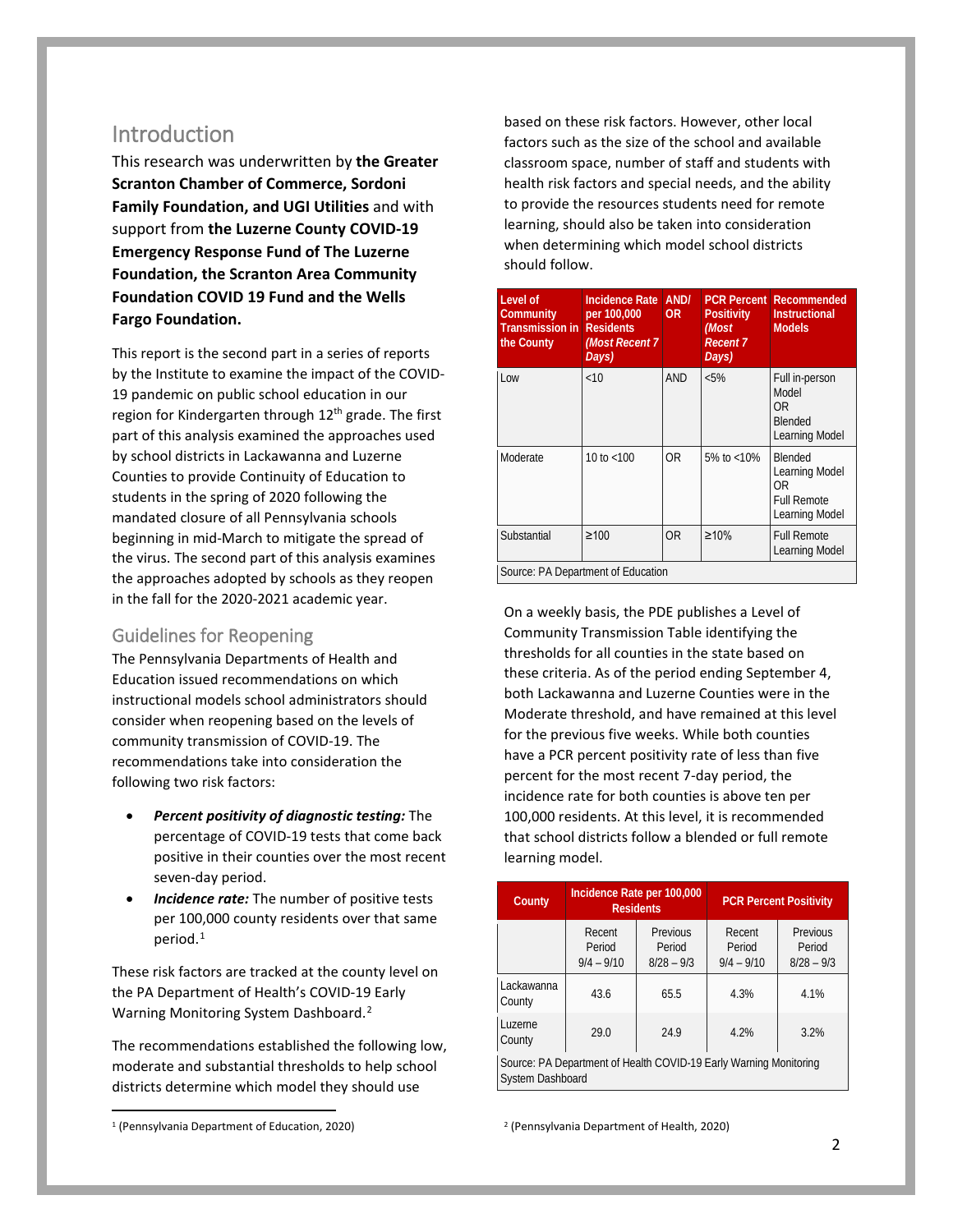The Departments of Health and Education recommend that school districts monitor these thresholds and the level of community transmission to determine when to transition between instructional models. Although a county's threshold may change week to week, the DOH and PDE recommend that schools consider changing instructional models only after observing two consecutive weeks of the same designation.

#### Reopening Plans

Prior to reopening, all school districts in Pennsylvania are required to create a Health and Safety plan that will serve as the local guidelines for school reopening activities. The plan must be approved by the school board of directors or other governing body, and submitted to the Pennsylvania Department of Education (PDE). School districts were advised to create their plans in consultation with local health agencies, and tailor their plans to the unique needs of their district.<sup>[3](#page-2-0)</sup>

In addition to the Health and Safety plans, many school districts also documented their return to school plans, which outlined the approaches they planned to use for instructing students, and other considerations for ensuring the health and safety of students and staff.

As part of their Health and Safety plans, school districts identified what type of school reopening approach they were adopting based on their county's red/yellow/green designation under Governor Wolf's Process to Reopen Pennsylvania plan, and their local community needs. Many districts conducted surveys among their district populations during the summer to assess their preferences for in-person versus remote learning, access to electronic devices and the Internet, transportation needs, and other concerns, and took this information into account when designing their reopening plans.

#### **IN PDE HEALTH AND SAFETY PLANS Total Reopen** Total reopen for traditional, in-person instruction for students, however students/families can opt for distance learning out of safety/health concerns. **Scaffolded Reopening** Some students are engaged in in-person learning, while others are distance learning (i.e., some grade levels in-person, other grade levels remote learning). **Blended Reopening** Balances in-person learning and remote learning for all students (i.e., alternating days or weeks). **Total Remote** Total remote learning for all students. Plans should reflect future action steps to be implemented and conditions that would prompt the decision as to when schools will re-open for in-person learning.

**DESCRIPTION OF REOPENING APPROACHES** 

Based on a review of school district's health and safety plans and published reports, school districts in the region are using the following approaches when reopening for the 2020-2021 academic year.<sup>[4](#page-2-1)</sup>

|                      | <b>TOTAL REMOTE</b>                                                                           | <b>BLENDED REOPENING</b>                                                             | <b>TOTAL REOPENING</b>                    |
|----------------------|-----------------------------------------------------------------------------------------------|--------------------------------------------------------------------------------------|-------------------------------------------|
| LACKAWANNA<br>COUNTY | <b>ABINGTON HEIGHTS</b><br>CARBONDALE<br>LAKELAND<br><b>SCRANTON</b><br>VALLEY VIEW           | DUNMORE<br><b>MID VALLEY</b><br>NORTH POCONO<br><b>OLD FORGE</b><br><b>RIVERSIDE</b> | LACKAWANNA TRAIL                          |
| LUZERNE<br>COUNT     | CRESTWOOD<br><b>HAZLETON</b><br><b>PITTSTON</b><br><b>WYOMING AREA</b><br>WYOMING VALLEY WEST | <b>DALLAS</b><br>HANOVER<br>NANTICOKE<br><b>NORTHWEST</b>                            | <b>LAKE LEHMAN</b><br><b>WILKES-BARRE</b> |

|  | <b>MATRIX OF REOPENING APPROACHES</b> |                                                           |  |
|--|---------------------------------------|-----------------------------------------------------------|--|
|  |                                       |                                                           |  |
|  |                                       | LUZERNE AND LACKAWANNA COUNTY SCHOOL DISTRICTS - FALL 202 |  |

Half of the school districts in Luzerne and Lackawanna Counties have started or plan to start the 2020-2021 academic year using a Total Remote approach, with all students participating in virtual or remote learning. This is slightly higher in Luzerne County, with 55 percent of school districts starting in a totally remote format, compared to 45 percent of districts in Lackawanna County.

<span id="page-2-1"></span><span id="page-2-0"></span> <sup>3</sup> (Pennsylvania Department of Education, 2020) 4Luzerne County School Districts include: Crestwood, Dallas, Greater Nanticoke Area, Hanover Area, Hazleton Area, Lake Lehman, Northwest Area, Pittston Area, Wilkes-Barre Area, Wyoming Area and Wyoming Valley West. Lackawanna County

School Districts include: Abington Heights, Carbondale Area, Dunmore, Lackawanna Trail, Lakeland, Mid Valley, North Pocono, Old Forge, Riverside, Scranton and Valley View. Although Lackawanna Trail is within Wyoming County, it was included in Lackawanna County's totals for the purposes of this analysis.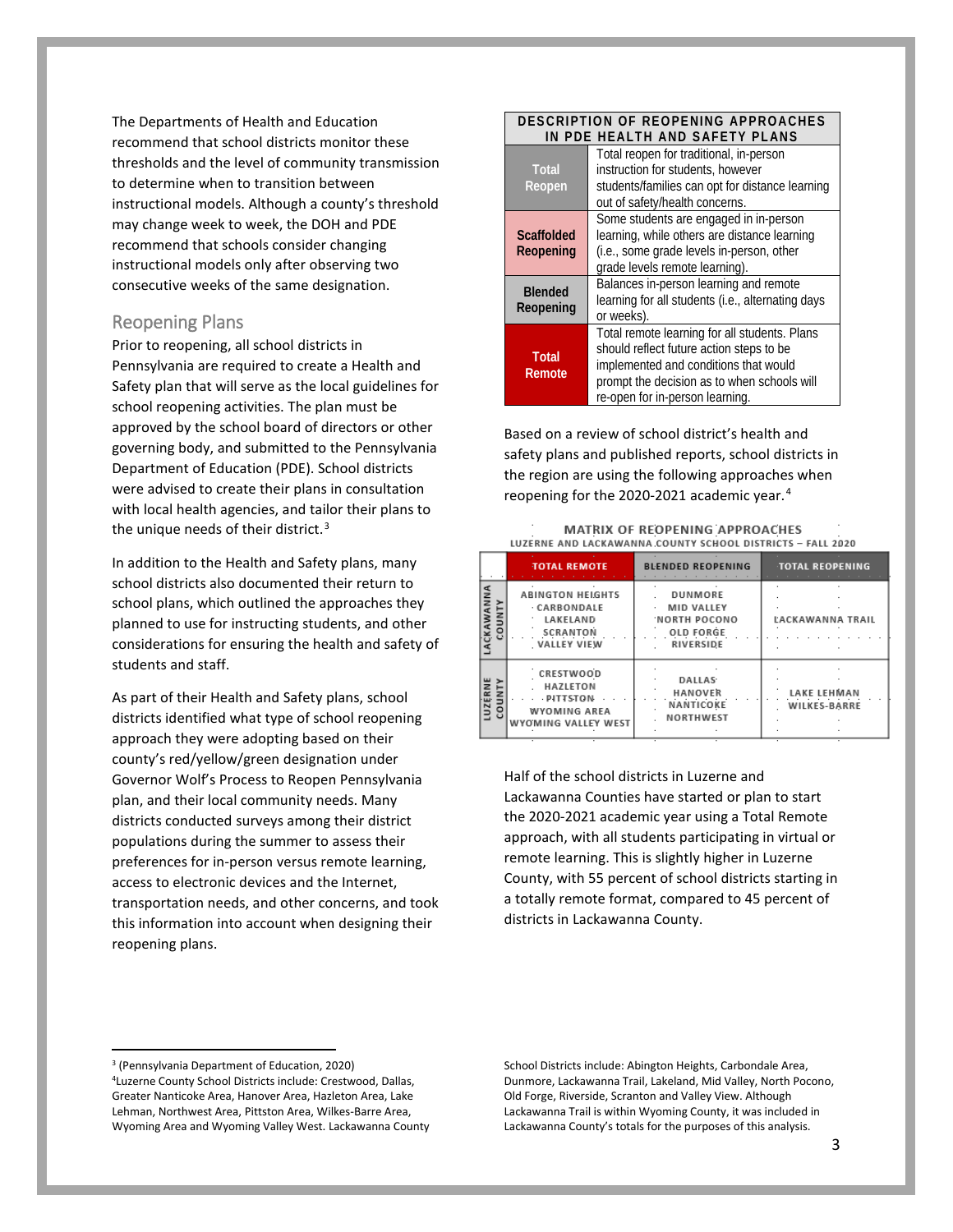

Fourteen percent of the districts in the two counties combined have opted for a total reopening, including two school districts in Luzerne County (Lake Lehman and Wilkes-Barre Area) and one in Lackawanna County (Lackawanna Trail). Although these schools are planning to offer traditional inperson instruction to their students, they have also given students and their families the option to attend virtually instead, with synchronous classes live-streamed to those attending remotely. The two districts in Luzerne County also offered a virtual option through their district cyber program that includes asynchronous classes so students have the flexibility to complete assignments at a time that is convenient for them. Although these three school districts have opted for a total reopening, they also have Chromebooks or electronic devices available for all or the majority of their students to support those who choose a virtual option.

Over one-third of the school districts in the two counties combined have opted for a blended, or hybrid, reopening. In this case, instruction will be balanced between in-person and remote learning. Most districts pursuing this option plan to split students into two groups which will rotate between receiving in-person instruction two days per week, and remote instruction the remaining three days per week. School districts pursuing a blended reopening have also given parents and students the option for full remote learning instead, either through a virtual or cyber platform. Ninety-one percent of districts in Luzerne County have a cyber program available, and 36 percent of districts in Lackawanna County offer a

district cyber platform, according to schools' reopening plans. Recognizing that a one-size-fits-all approach may not work for everyone, parents can decide what approach works best depending on their child's needs, their availability to provide assistance based on their work requirements and schedule, and their comfort with the safety plans outlined for in-school settings.

Since this is a dynamic situation, many districts have shifted their plans as the reopening of the school year approached. For example, Crestwood, Hanover Area, Pittston Area, Wyoming Area, and Wyoming Valley West switched to remote only instruction after initially considering in-person or hybrid plans. This analysis is based on the Health and Safety Plans and return to school plans that were in place at the time this report was published.

#### Availability of Devices for Students

As school districts begin reopening, and all are including some remote learning component in their plans, they recognize the necessity of providing students with access to electronic devices. More school districts in our region have attempted to make Chromebooks or other electronic devices available to students compared to spring 2020. All districts in the two counties plan to have at least limited availability of devices. Many districts used federal stimulus funds to purchase devices for students. Over half plan to have devices available to all students, compared to nine percent in the spring. Another 41 percent plan to have devices available upon request, while one district, Carbondale Area, has limited availability and is issuing one device per household. According to the school district's website, they will revisit their inventory after distributions are complete and attempt to offer a second device to homes with multiple students if inventory allows.<sup>[5](#page-3-0)</sup>

<span id="page-3-0"></span> <sup>5</sup> (Carbondale Area School District, 2020)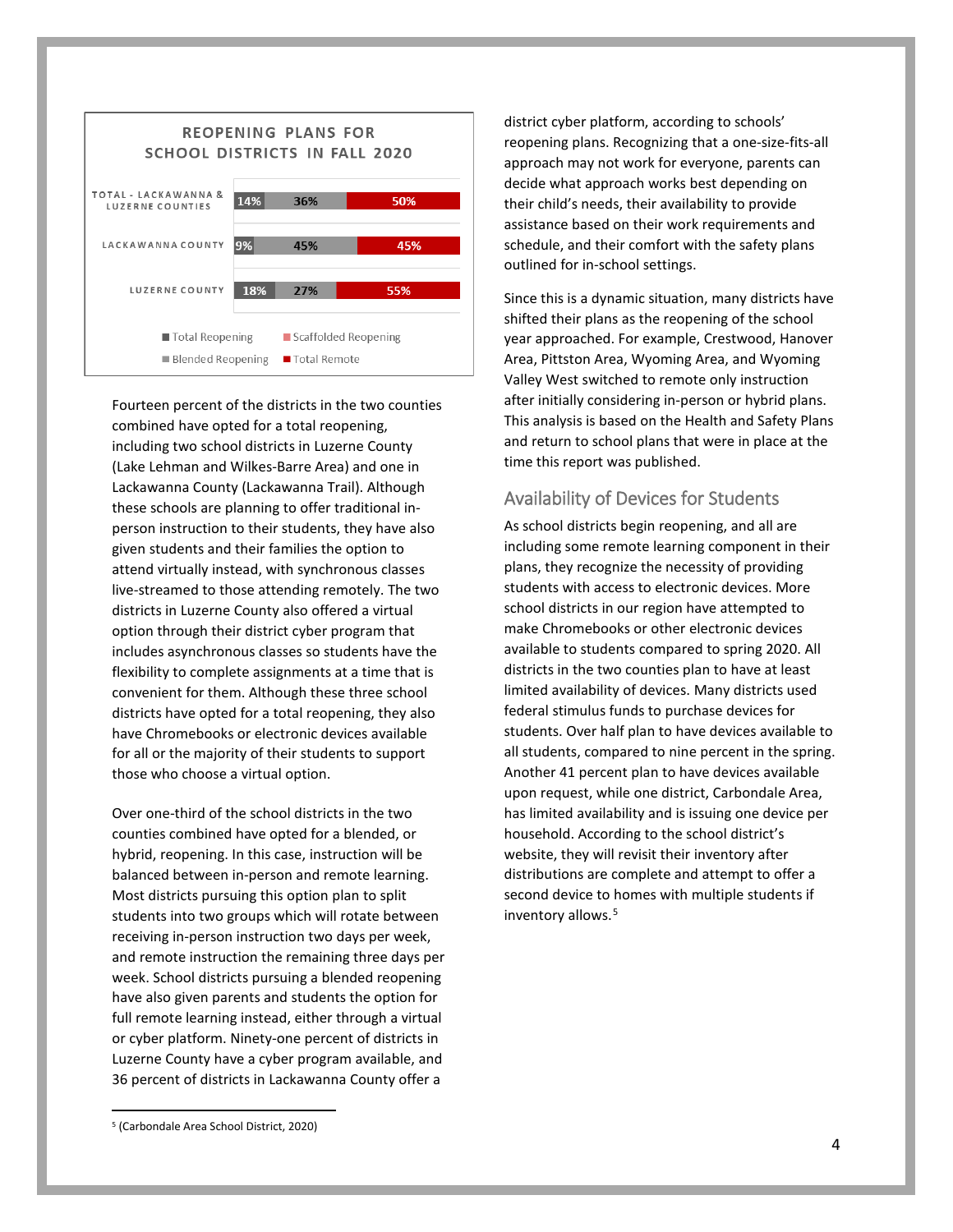

As school districts have improved access to devices, many have not indicated if they plan to provide take home packets of learning materials for students who do not have access to electronic devices. In the spring, 73 percent of school districts in Lackawanna and Luzerne Counties had packets of learning materials available for students, according to districts' Continuity of Education plans. In the fall, only nine percent of districts (2 schools in total – Hazleton and Wyoming Valley West) documented plans to provide take home packets to students in need.

#### Technology Challenges

While districts have outlined their plans to make electronic devices available to students, many are facing challenges obtaining devices due to the high demand and a shortage of supplies. According to an Associated Press investigation, the three largest computer companies worldwide, Lenovo, HP and Dell, reported a shortage of nearly 5 million laptops.<sup>[6](#page-4-0)</sup> There are concerns that the device shortages will further increase inequities in underserved populations, and create challenges for teachers who will need to adapt their approaches to accommodate students with and without access to devices.

Locally, Scranton School District, which is planning for totally remote learning for the first quarter, ordered 10,000 Chromebooks, enough to supply their entire student population, but as of August 25, had only received  $1,700$  $1,700$  $1,700$ .<sup>7</sup> While awaiting for the remaining devices to arrive in mid-October, one device will be issued per family. Hanover Area School District faces a similar situation. The district is planning to follow a remote learning approach until at least Oct. 1, and is awaiting a shipment of Chromebooks for students. According to a report, the district has only a few hundred computers available for their approximately 2,100 students, and will provide the devices based on who needs them most.<sup>[8](#page-4-0)</sup>

Even if students have access to a device, they may not have internet access needed to access online learning resources. According to 2018 data from the U.S. Census Bureau, 84.1 percent of households in Lackawanna County and 82.1 percent in Luzerne County have internet subscriptions, compared to 84.5 percent statewide. However, for households with annual incomes of under \$20,000, about 60 percent have Internet access statewide and regionally. Similar to the spring, some school districts are providing assistance with Internet access, either by supplying personal Wi-Fi hot spot connections through the district and offering Wi-Fi connectivity in school parking lots. Some school districts also provided resources for accessing free or low-cost Internet service from local service providers.

In addition to a shortage of supplies, districts are also coping with an increased need for requests for technology support from students, parents, and teachers, as they try to become acclimated with the technology and platforms being used for remote instruction. Districts often have small staffs in their technology department, who will be tasked with managing the distribution and maintenance of devices and providing technological support to students and teachers. Teachers may need additional training and support in online instruction techniques and technology training. Some school districts have outlined Professional Development initiatives for teachers in their reopening plans. Mid-Valley plans to offer a professional learning platform, Google certified educator training, and faculty-led professional development and dedicated online support.<sup>[9](#page-4-1)</sup>

<span id="page-4-1"></span><span id="page-4-0"></span> <sup>6</sup> (Gecker & Liedtke, 2020)

<sup>7</sup> (Hall & Bolus, Scranton, Other NEPA Students Could be Without Laptops As Virtual Learning Begins, 2020)

<sup>8</sup> (Kalinowski, 2020)

<sup>9</sup> (Mid Valley School District, 2020)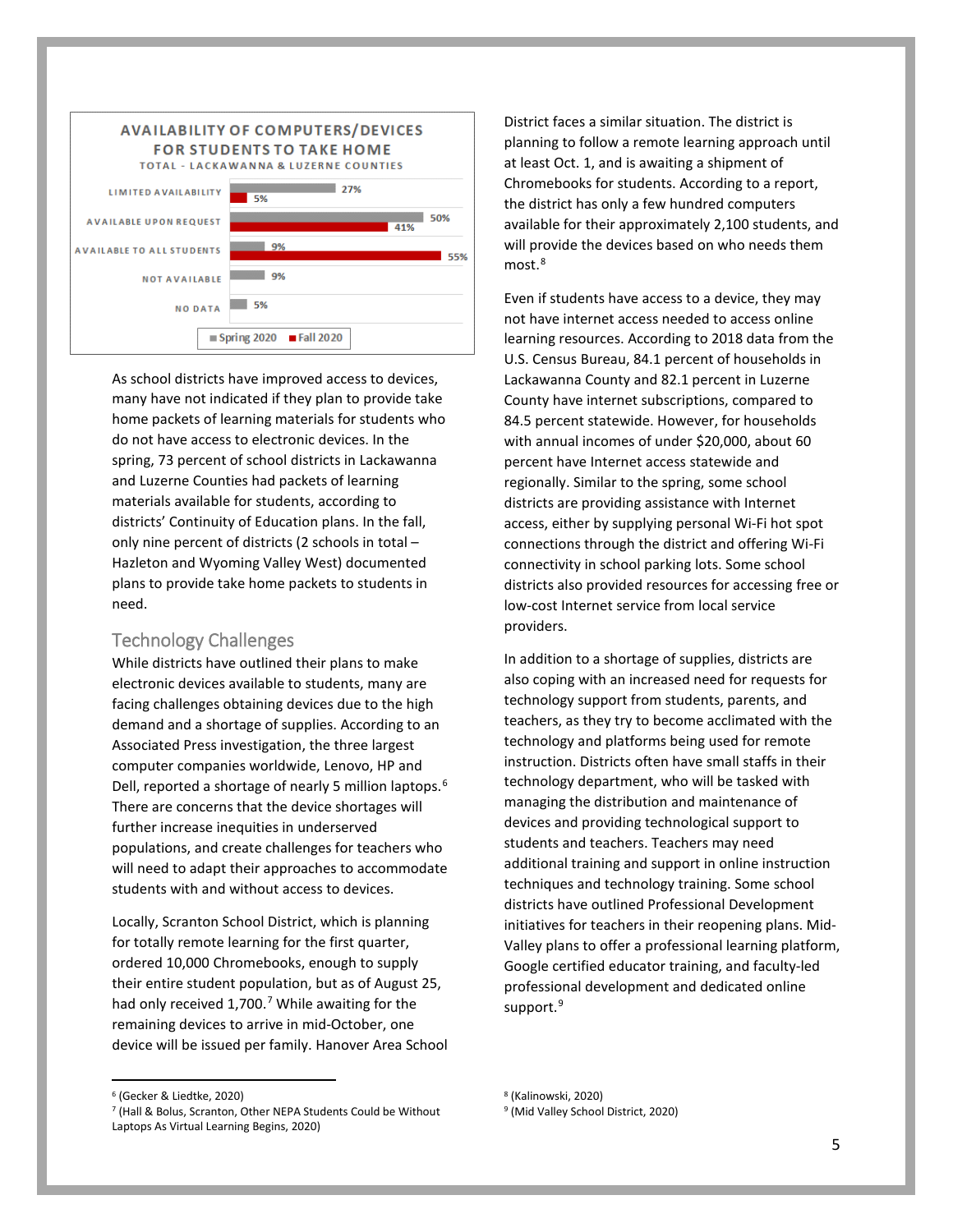Districts may also encounter issues as they attempt to live-stream classes in synchronous learning environments. Valley View School District has reportedly encountered issues with students and teachers logging into and getting kicked out of live classes.[10](#page-5-0) Security issues are also a concern, with an increase in Zoom meeting hacks for users of the platform, including a kindergarten orientation session attended by parents and students in the Hazleton Area school district that was recently hacked. School districts are taking precautions to ensure the proper security procedures are in place to prevent these threats as they adjust to remote learning environments.

#### Instruction Methods

In the spring, nearly all school districts in Lackawanna and Luzerne Counties (95 percent) used asynchronous remote instruction methods to deliver educational materials to students, providing selfguided content and resources that gave students the flexibility to complete assignments at their own pace. Less than half of school districts in the two counties (41 percent) offered synchronous classes, or lessons delivered in real-time through virtual meeting technologies.

While asynchronous methods will remain the predominant approach used as school districts in the region reopen in the fall, with 86 percent of districts in Luzerne and Lackawanna Counties combined utilizing this method, there has been an increase in districts planning to provide synchronous instruction. In their reopening plans, 68 percent of

districts indicated they planned to offer synchronous lessons that are live streamed to students. In Luzerne County, 73 percent of districts (8 out of 11 districts in the county) plan to offer synchronous lessons at least part of the time. This is an increase from 27 percent (3 districts) of Luzerne County districts that used this approach in the spring.

When schools reopen, half of districts across the two counties will be offering in-person instruction at least part of the time. Another 36 percent have outlined plans to offer in-person instruction at a later date after beginning the school year in a remote only format.

#### Instructional Technologies

In nearly 20 percent of school districts in the region, details on the instructional technologies they plan to use for remote instruction when reopening were not available. Among those school districts where this information was documented either in school districts' plans or on their websites, Google Classroom/Meet continues to be the most common platform, with nearly 60 percent of districts documenting plans to use it. Fewer districts noted plans to use Zoom in the fall (14 percent) compared to the spring (36 percent), while two districts (nine percent) plan to use Microsoft Teams. Limited use of other instructional technologies were noted by school districts.





#### **INSTRUCTIONAL TECHNOLOGIES USED** TOTAL - LACKAWANNA & LUZERNE COUNTIES



<span id="page-5-0"></span>10 (Eustice, 2020)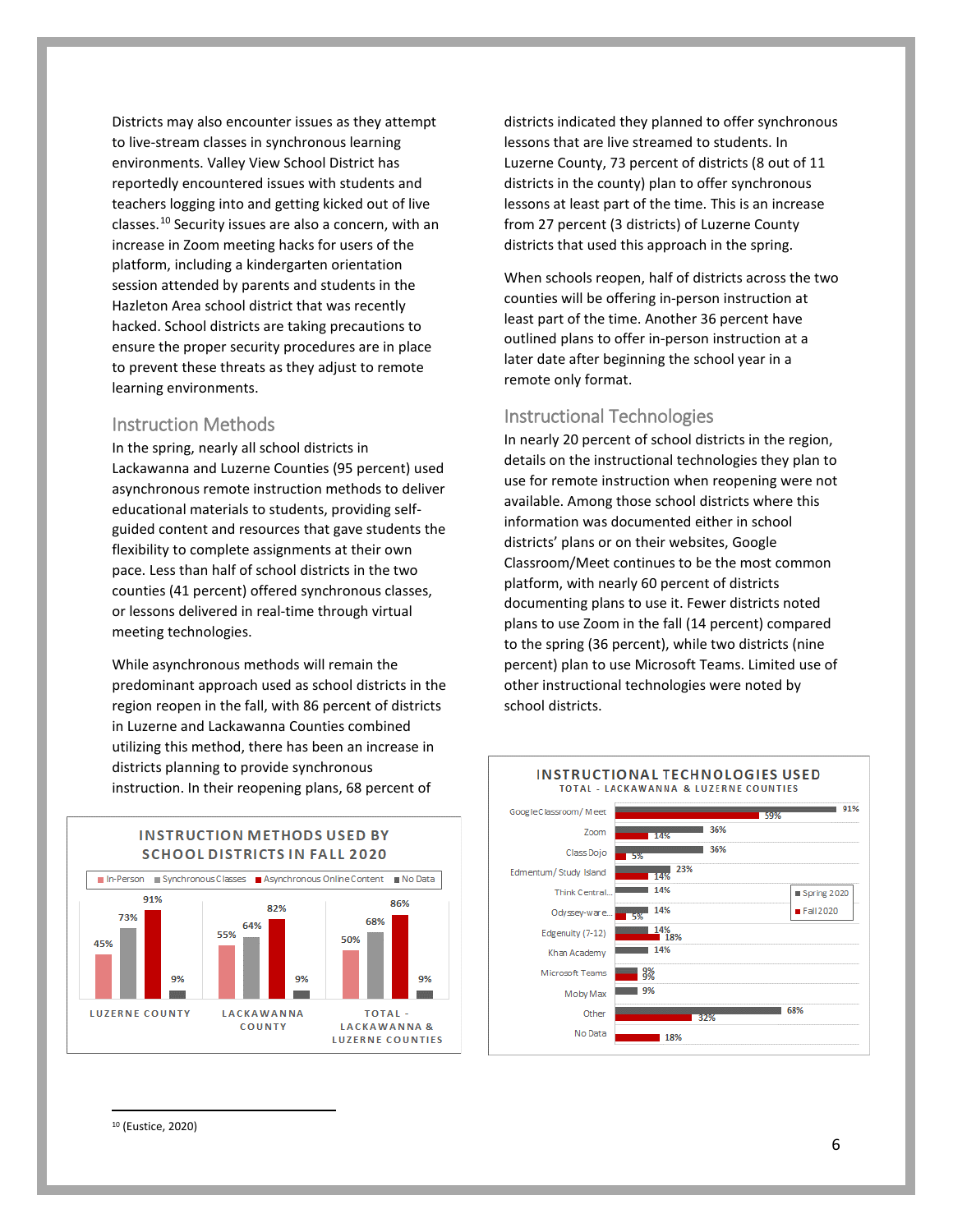### Participation, Attendance and Grading Policies

For over one-third of school districts in Lackawanna and Luzerne Counties, details on their participation and attendance policies were not available in their reopening plans. Attendance policies may be documented in student handbooks, and therefore not addressed in school reopening plans. For the remaining nearly two-thirds of districts, reopening plans indicate that student participation is mandated and attendance will be recorded. In both cases, this is an increase from the spring. In some districts such as Dallas and Wyoming Area, which are offering synchronous classes to remote learners, attendance will be recorded daily and by class period. At Wyoming Area, students must be marked present for all of their classes in order be marked present for the day. $11$  In other school districts using asynchronous instruction for remote learners, attendance will be recorded based on work submitted by the student.

Some states are trying to establish requirements for instruction by requiring schools to take attendance for remote learners and establish minimums on instructional time. For example, legislators in California are requiring minimum daily instructional minutes based on grade level, ranging from 180 minutes per day for kindergarten students to 240 minutes per day for grades 4 through 12.[12](#page-6-1)

Nearly 60 percent of school districts in the twocounty region indicated that assignments would be graded, in some cases noting that existing grading policies would be in effect as outlined in student



<span id="page-6-0"></span>11 (Wyoming Area School District, 2020)

<span id="page-6-1"></span><sup>12</sup> (Blume, 2020)

handbooks. Most school districts' modified grading policies that were followed in the spring have been discontinued. Some districts detailed differentiated grading policies in certain circumstances. For example, Wyoming Valley West noted plans to issue grades for students in grades 4-12, while not issuing grades for students in grades K-3 for the first marking period. Progress reports will be provided for these students instead.<sup>[13](#page-6-0)</sup> About 40 percent of districts did not comment on their grading policies in reopening plans.

#### Resources for Students with Special Needs

School districts' reopening plans for the fall contain limited information on support for students with special needs and vulnerable populations. Mid-Valley school district plans to provide increased inperson instruction for special needs students. Old Forge school district, which plans to reopen under a hybrid plan with 2 days per week of in-person instruction, is offering students with special needs, English Learners, and Learning Support students the option to attend in-person more frequently if needed, as space permits.

Intermediate Units in our region, Luzerne Intermediate Unit 18 (LIU 18) and the Northeastern Educational Intermediate Unit 19 (NEIU19), convened a task force to assist local education agencies with fall reopening plans. The task force created a repository of information for school leaders to consider in their reopening plans, including information from the PA Departments of Education and Health.[14](#page-6-1)

According to their Health and Safety Plan, LIU 18 is planning for a scaffolded reopening for the students it serves. Parents and guardians will have the choice of sending their children to school for in-person instruction, receiving virtual instruction, or a hybrid combination, depending on the options available in their host school district. The right approach for each student will be determined with input from parents and the IEP team.

<sup>13</sup> (Wyoming Valley West School District, 2020)

<sup>14</sup> (NEPA School Reopening Task Force, 2020)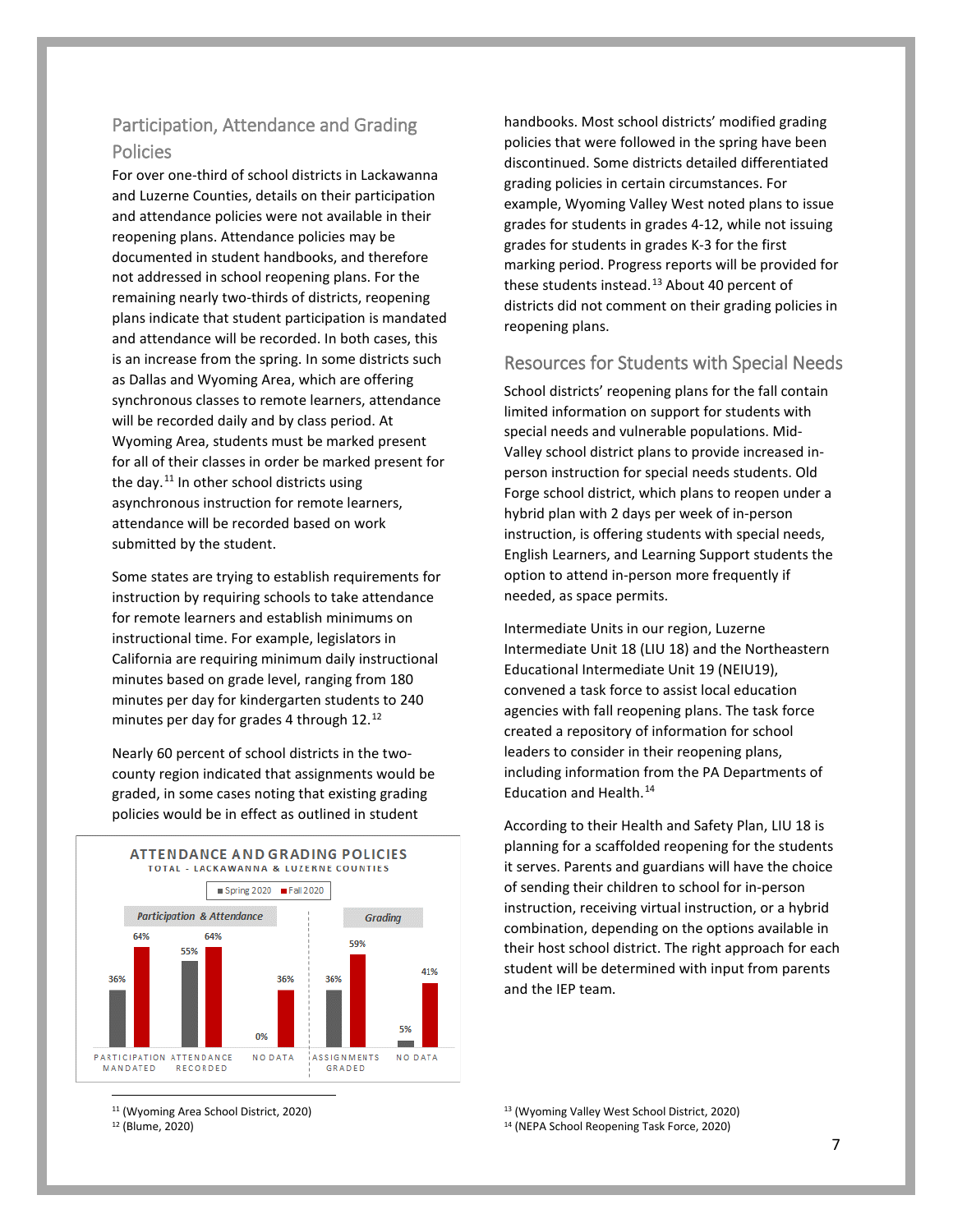#### Other Resources for Students and Families

In the spring, all school districts in the region provided meal distributions for all students, regardless of free-lunch status, due to waivers from the federal government to allow schools to provide free meals to all children. Many children facing food insecurity rely on school breakfast and lunch programs for their meals. According to estimates by Feeding America, 27.7 percent of children in Luzerne County and 25.9 percent in Lackawanna County will face food insecurity in 2020 as a result of the coronavirus pandemic, an increase of around 50 percent in both counties from 2018 levels.[15](#page-7-0)

As of the time this report was prepared, just over one-quarter of school districts have noted plans for meal distributions to students, including remote learners. A decision issued by the U.S. Department of Agriculture on Aug. 31 will extend the waivers granted previously through the end of 2020, and allow schools to continue providing free meals to students, as long as funding remains available. This will allow meals to be served in all areas and at no cost, outside of the typically-required group settings and meal times. Meal pattern requirements will be waived as necessary, and parents and guardians will be allowed to pick-up meals for their children.<sup>[16](#page-7-1)</sup> The announcement of this extension is expected to spur more districts to announce plans for meal distributions to students.

Some districts outlined plans to provide resources to students to support their emotional and mental health as they transition back to school under different circumstances. Lake Lehman school district has developed a plan for students struggling with coping skills related to returning to school and dealing with COVID-19 experiences.<sup>[17](#page-7-2)</sup> Wyoming Valley West school district also plans to offer mental health support services.

#### Health and Safety Considerations

As part of their Health and Safety plans, all school districts identified their pandemic coordinator and team and their associated roles and responsibilities for health and safety preparedness and response

planning. Schools were required to document plans for cleaning, sanitizing, disinfecting and ventilation of learning spaces and other areas used by students. They were also required to outline social distancing plans, including strategies for classrooms, buses, hallways, restrooms, cafeterias, and other areas.

Although there is some consistency in the health and safety plans approved by school districts, there are also variances. Some school districts are providing teachers, staff, and students with face coverings, mask, or shields, while others are not, although they are requiring that face coverings be worn in accordance with state mandates.

In their Health and Safety plans, school districts documented their processes for monitoring student and staff health, and procedures for isolating or quarantining individuals when necessary. Some districts will be conducting temperature screening on all students, staff and visitors prior to entering school buildings, while others will be relying upon parents and guardians to perform at-home screening. In some cases, school districts such as Hanover Area are asking parents and guardians to sign an agreement to monitor their children for COVID-19 symptoms, conduct daily temperature checks, and keep children home if they are showing symptoms or were exposed to someone with the virus in the past 14 days.<sup>[18](#page-7-0)</sup> School districts have outlined protocols for when a student or staff member displays symptoms, and plans for returning to school or work following symptoms or a positive COVID-19 test. In some school districts, including Wilkes-Barre Area, students who are absent due to exhibiting one or more documented symptoms of COVID-19 must present a Medical Practitioner's clearance note for readmission to the school.<sup>[19](#page-7-1)</sup>

As part of their plans, school districts outlined their approach for ensuring ongoing health and safety plan communications with students and parents, and detailed their approaches for training faculty and staff on the Health and Safety plan components. Currently, there is not a coordinated statewide effort to track and publish the number of COVID-19 cases by school district. Although cases in nursing homes

<span id="page-7-0"></span> <sup>15</sup> (Feeding America, 2020)

<span id="page-7-1"></span><sup>16</sup> (U.S. Department of Agriculture, 2020)

<span id="page-7-2"></span><sup>17</sup> (Lake Lehman School District, 2020)

<sup>18</sup> (Hanover Area School District, 2020)

<sup>19</sup> (Wilkes-Barre Area School District, 2020)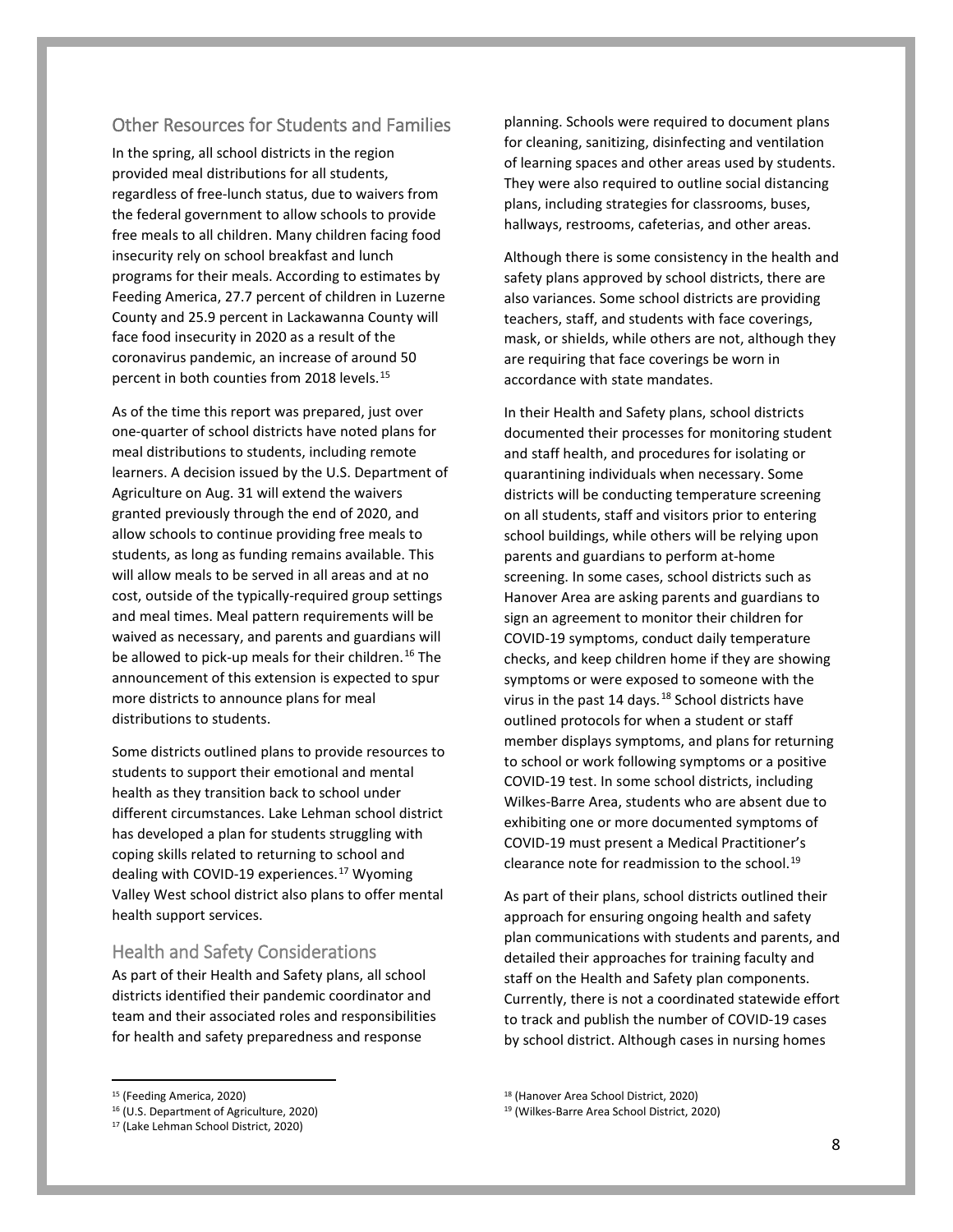and prisons are being tracked and reported by state agencies, the Department of Health is not publishing similar data for schools. It will be up to individual school districts to determine whether to release information about confirmed cases identified within their districts. Schools may have concerns with publicizing confirmed cases due to privacy issues, however, transparency can keep parents and the community informed about health and safety concerns.

The National Education Association launched a database to track cases in public K-12 schools by

Funding

As schools prepare to reopen, they face increased costs associated with addressing health and safety issues and transitioning to remote learning. Federal funding to support students includes \$13.2 billion for the **Elementary and Secondary School Education Relief (ESSER) Fund** through the Coronavirus Aid, Relief, and Economic Security (CARES) Act provided to states to support K-12 school districts. The funding could be used for cleaning and sanitizing schools, purchasing technology tools needed for education such as laptops and hotspot devices, training educators on using online learning tools, ensuring access to education for students with disabilities, and providing emergency funding for food and basic essential needs for students. Pennsylvania was awarded \$523.8 million in funds, including over \$19 million for public schools districts in Lackawanna and Luzerne Counties. Federal CARES Act funding also included \$3 billion for the **Governors Emergency Education Relief Fund**, including \$104 million awarded to Pennsylvania, which can be used for significantly impacted school districts or higher education institutions. From this funding, Governor Tom Wolf awarded \$17 million to school districts to improve educational services for **historically underserved students** at schools designated for Additional Targeted Support and Improvement (ATSI) under the federal Every Student Succeeds Act (ESSA), including nearly \$1.8 million for public school districts and intermediate units in Lackawanna and Luzerne Counties.

state based on published reports and self-reported submissions by educators and the public.<sup>[20](#page-8-0)</sup> According to the NEA site, published information on case activity is verified through media accounts, district websites or press releases, or other public sources. Although it is not a comprehensive tracker of all COVID-19 cases in schools, it is an informal way to share information about case activity. According to the tracker, as of September 9, there were 84 cases among staff and students of school districts in Pennsylvania, including two in our region.

Using \$15 million in GEER funds and \$5 million from the PA Department of Education's federal funding through the Individuals with Disabilities Education Act, Governor Wolf also awarded approximately \$20 million to help schools provide **Compensatory Services to Students with Special Needs** who may face additional challenges due to COVID-19 mitigation efforts. This includes over \$800,000 for public school districts in the two counties.

Pennsylvania also awarded over \$19 million in two rounds of **Continuity of Education and Equity Grants** to provide financial support to school with the highest percentages of students unable to participate in continuity of education, including over \$1.2 million to public school districts and intermediate units in the two counties.

The following table summarizes the funding allocations made available through the CARES Act for K-12 public education entities and intermediate units in the two counties. These entities may have received additional funding or grants to address educational and safety needs as a result of the COVID-19 pandemic, so this may not be a full accounting of all funds that may have been received or awarded.

Based on the funding allocations that were analyzed, public school districts and intermediate units in both counties combined have been awarded over \$23 million in funding, with 62 percent of that total going to entities in Luzerne County. Scranton School District has been the largest recipient of funding in

<span id="page-8-0"></span> <sup>20</sup> (National Education Association, 2020)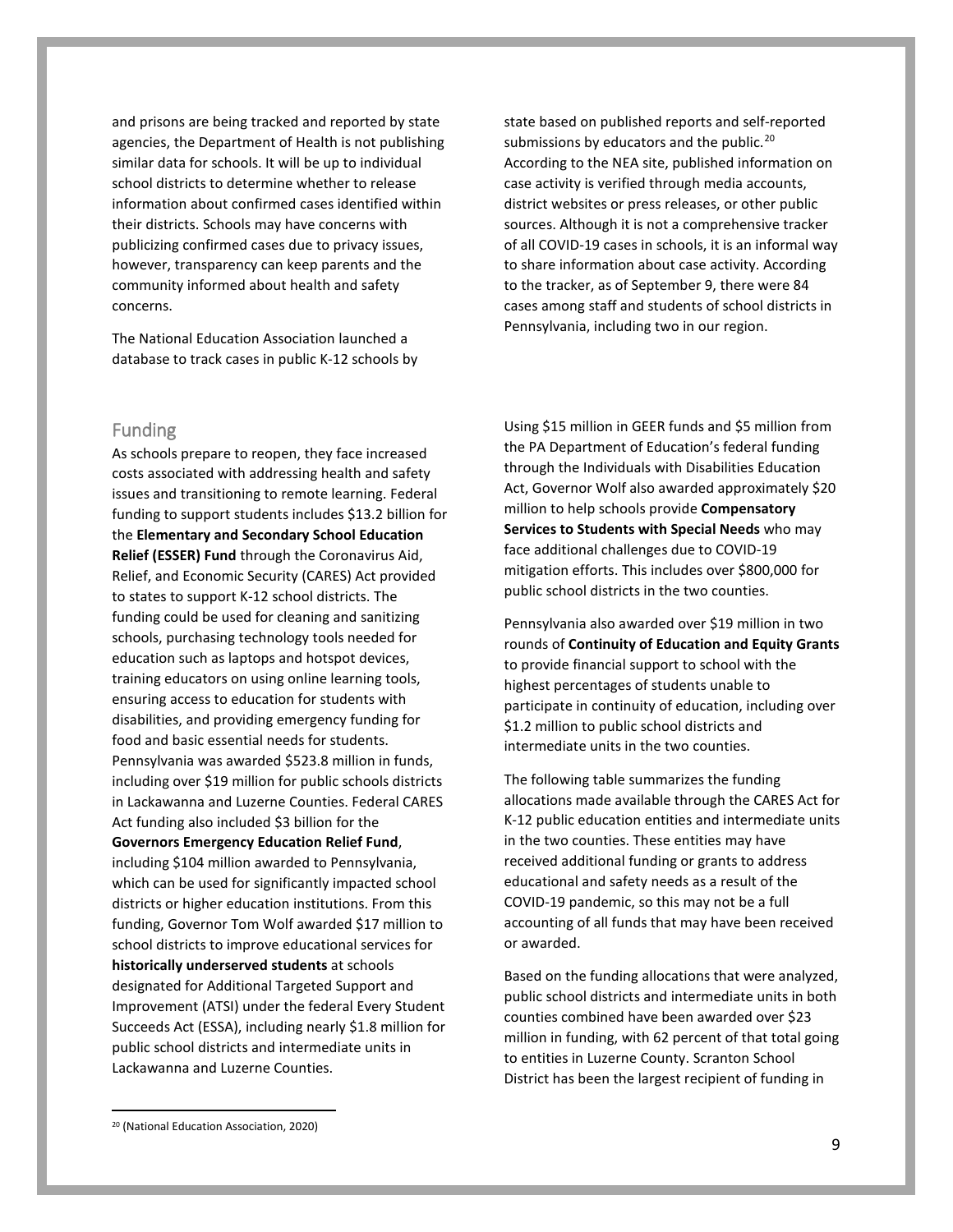Lackawanna County, accounting for 58 percent of the total. In Luzerne County, Hazleton Area, Wilkes-Barre Area, and Wyoming Valley West school

districts have received the largest shares of funding, accounting for a combined 70 percent of the total.

|                                                                                                                                                                         | <b>Regional CARES Act Funding Allocations for Education</b>                                    |                                                                                                           |                                                                                                           |                                                                      |                      |
|-------------------------------------------------------------------------------------------------------------------------------------------------------------------------|------------------------------------------------------------------------------------------------|-----------------------------------------------------------------------------------------------------------|-----------------------------------------------------------------------------------------------------------|----------------------------------------------------------------------|----------------------|
| <b>Local Education Agency or</b><br><b>Intermediate Unit</b>                                                                                                            | for K-12 Public Education Entities and Intermediate Units<br>Share of 2019-<br>2020 ESSER Fund | <b>GEER Fund -</b><br><b>Services for</b><br><b>Historically</b><br><b>Underserved</b><br><b>Students</b> | <b>GEER Fund -</b><br>Compensatory<br><b>Services for</b><br><b>Students with</b><br><b>Special Needs</b> | <b>Continuity of</b><br><b>Education and</b><br><b>Equity Grants</b> | <b>Total Funding</b> |
| Abington Heights SD                                                                                                                                                     | \$226,310                                                                                      | \$O                                                                                                       | \$15,238                                                                                                  | \$0                                                                  | \$241,548            |
| Carbondale Area SD                                                                                                                                                      | \$629,788                                                                                      | \$O                                                                                                       | \$24,425                                                                                                  | \$24,800                                                             | \$679,013            |
| Dunmore SD                                                                                                                                                              | \$376,548                                                                                      | \$34,646                                                                                                  | \$19,285                                                                                                  | \$0                                                                  | \$430,479            |
| Lackawanna Trail SD                                                                                                                                                     | \$184,582                                                                                      | \$O                                                                                                       | \$11,756                                                                                                  | \$O                                                                  | \$196,338            |
| Lakeland SD                                                                                                                                                             | \$196,233                                                                                      | \$40,849                                                                                                  | \$13,502                                                                                                  | \$0                                                                  | \$250,584            |
| Mid Valley SD                                                                                                                                                           | \$486,487                                                                                      | \$60,816                                                                                                  | \$17,393                                                                                                  | \$0                                                                  | \$564,696            |
| North Pocono SD                                                                                                                                                         | \$324,519                                                                                      | \$O                                                                                                       | \$23,057                                                                                                  | \$O                                                                  | \$347,576            |
| Old Forge SD                                                                                                                                                            | \$186,968                                                                                      | \$O                                                                                                       | \$5,671                                                                                                   | \$15,500                                                             | \$208,139            |
| Riverside SD                                                                                                                                                            | \$323,316                                                                                      | \$0                                                                                                       | \$22,985                                                                                                  | \$63,450                                                             | \$409,751            |
| <b>Scranton SD</b>                                                                                                                                                      | \$3,981,491                                                                                    | \$436,128                                                                                                 | \$170,245                                                                                                 | \$506,699                                                            | \$5,094,563          |
| <b>Valley View SD</b>                                                                                                                                                   | \$330,122                                                                                      | \$0                                                                                                       | \$23,167                                                                                                  | \$0                                                                  | \$353,289            |
| Northeastern Educational IU 19                                                                                                                                          | ŚΟ                                                                                             | \$74,166                                                                                                  | \$O                                                                                                       | \$9,050                                                              | \$83,216             |
| Total Lackawanna County                                                                                                                                                 | \$7,246,364                                                                                    | \$646,605                                                                                                 | \$346,723                                                                                                 | \$619,499                                                            | \$8,859,192          |
| Crestwood SD                                                                                                                                                            | \$221,784                                                                                      | \$0                                                                                                       | \$16,355                                                                                                  | \$O                                                                  | \$238,139            |
| Dallas SD                                                                                                                                                               | \$305,097                                                                                      | \$52,548                                                                                                  | \$15,766                                                                                                  | \$0                                                                  | \$373,411            |
| Greater Nanticoke Area SD                                                                                                                                               | \$842,045                                                                                      | \$68,038                                                                                                  | \$14,532                                                                                                  | \$74,550                                                             | \$999,165            |
| Hanover Area SD                                                                                                                                                         | \$552,450                                                                                      | \$68,246                                                                                                  | \$26,142                                                                                                  | \$19,400                                                             | \$666,238            |
| Hazleton Area SD                                                                                                                                                        | \$3,674,333                                                                                    | \$273,058                                                                                                 | \$84,323                                                                                                  | \$359,000                                                            | \$4,390,714          |
| Lake-Lehman SD                                                                                                                                                          | \$221,856                                                                                      | S0                                                                                                        | \$20,783                                                                                                  | \$0                                                                  | \$242,639            |
| Northwest Area SD                                                                                                                                                       | \$211,963                                                                                      | \$0                                                                                                       | \$14,832                                                                                                  | \$16,500                                                             | \$243,295            |
| Pittston Area SD                                                                                                                                                        | \$721,200                                                                                      | \$69,397                                                                                                  | \$48,164                                                                                                  | \$21,950                                                             | \$860,711            |
| Wilkes-Barre Area SD                                                                                                                                                    | \$3,292,685                                                                                    | \$335,653                                                                                                 | \$130,301                                                                                                 | \$67,000                                                             | \$3,825,639          |
| <b>Wyoming Area SD</b>                                                                                                                                                  | \$469,263                                                                                      | \$56,621                                                                                                  | \$39,311                                                                                                  | \$10,000                                                             | \$575,195            |
| Wyoming Valley West SD                                                                                                                                                  | \$1,512,701                                                                                    | \$99,832                                                                                                  | \$67,329                                                                                                  | \$14,000                                                             | \$1,693,862          |
| Luzerne IU 18                                                                                                                                                           | \$0                                                                                            | \$125,937                                                                                                 | \$0                                                                                                       | \$15,650                                                             | \$141,587            |
| <b>Total Luzerne County</b><br>Note: Although Lackawanna Trail is within Wyoming County it was included in Lackawanna County's totals for the nurnoses of this analysis | \$12,025,377                                                                                   | \$1,149,330                                                                                               | \$477,838                                                                                                 | \$598,050                                                            | \$14,250,595         |

Sources: Pennsylvania Department of Education Elementary and Secondary Emergency Relief (ESSER) Fund LEA Allocations, Pennsylvania Department of Education Governor's Emergency Education Relief (GEER) Funds.

School districts are facing increased financial challenges in responding to the crisis. Some districts that were struggling financially prior to the pandemic have had to make staffing cuts as a result. Scranton School District recently furloughed 218 employees, including 140 paraprofessionals who work directly with students to provide one-on-one

assistance.<sup>[21](#page-9-0)</sup> Although students have transitioned to remote learning at least temporarily, there is still a need to provide support services to students. Addressing funding gaps to be able to continue providing needed services and support to students will be critical.

<span id="page-9-0"></span> <sup>21</sup> (Hall, Scranton School Board Approves 218 Furloughs, 2020)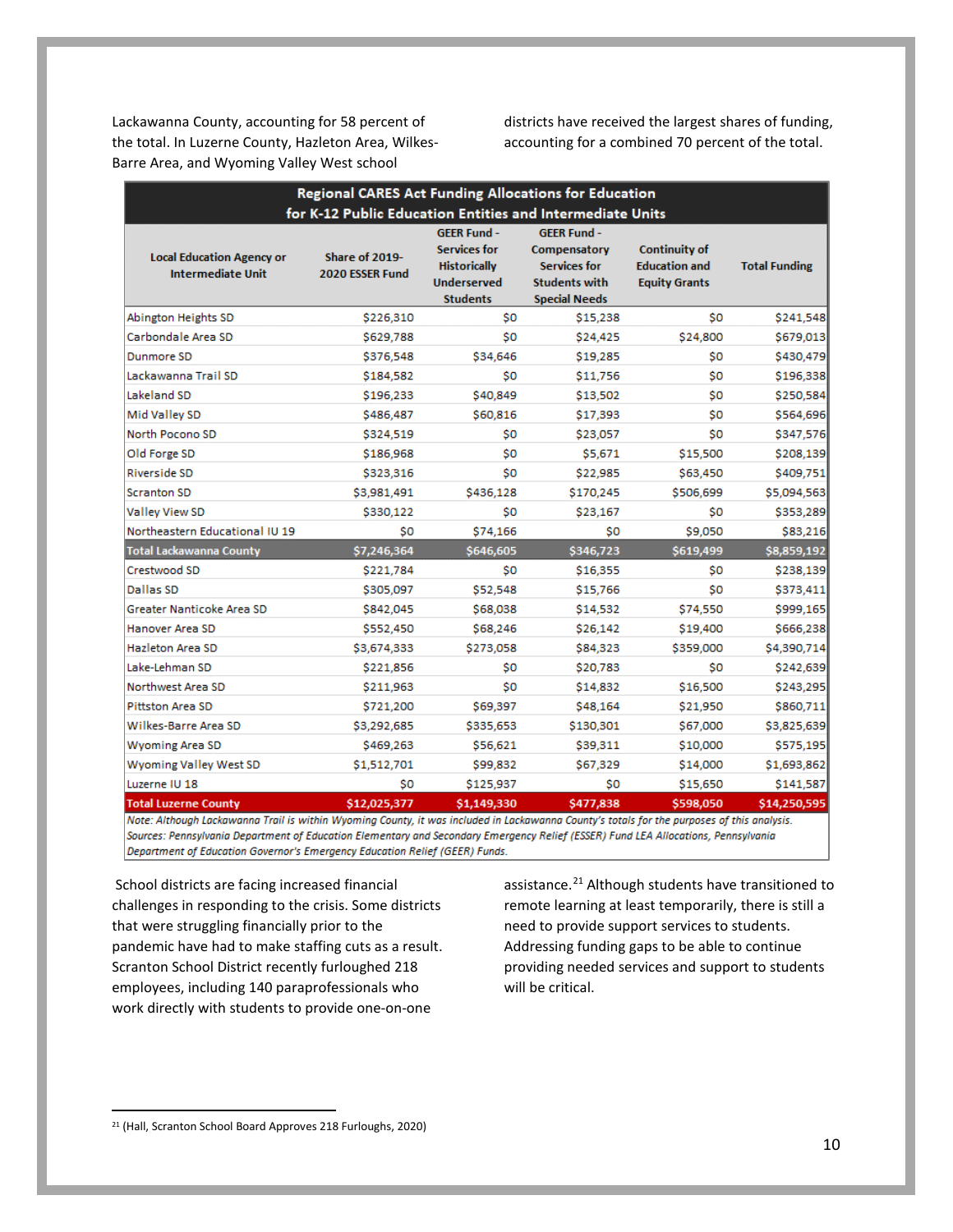#### Summary & Recommendations

Schools continue to face numerous challenges in determining the best approaches to safely and equitably provide instruction to students given the current circumstances. There has been much discussion and debate about whether to reopen schools, and what approaches should be used to best ensure the health and safety of students and staff. It is clear based on the variety of approaches outlined in reopening plans by school districts in our region that a one-size-fits-all approach is not feasible.

Even within individual families, varying approaches may be needed to best meet the needs of individual students. Some parents may face challenges supporting their children's educational needs due to their work requirements or limited access to required resources. To help mitigate this, many school districts have tried to provide parents with options for virtual, in-person or hybrid learning, and are expanding efforts to provide access to resources for remote learning. As schools begin to reopen and some offer in-person instruction, outbreaks of COVID-19 may require schools to intermittently close and adjust their approaches to rely more on remote learning.

School board members and administrators are being relied upon to make public health decisions and determine reopening approaches for their districts. They face a myriad of considerations related to instruction methods, logistics, health and safety, staffing and personnel, transportation, special education, and other factors. While facing challenges with how to ensure students' learning and educational attainment, they are also tasked with how to address other safety net concerns, including children's physical and mental health, social and emotional development, and food security. Providing school administrators with access to public health experts for consultation and guidance, and support from state and federal administrators, will be critical to ensure they make informed decisions.

School districts in our region have made improvements in providing students with access to electronic devices needed for remote instruction. Over half plan to have devices available to all students, compared to nine percent in the spring.

Most of the remaining districts plan to have devices available upon request. However, many districts have faced challenges obtaining devices prior to the start of the school year due to the high demand and a shortage of supplies.

There has also been an increase in the number of districts planning to provide synchronous, or livestreamed, instruction to remote learners. Across both counties, 68 percent of districts plan to offer synchronous instruction compared to 41 percent in the spring. Educators, students and teachers are expected to face a variety of challenges as they become acclimated with the technology and platforms being used for remote instruction, leading to an increased need for technology support from district support staff.

In over one-third of school districts in Lackawanna and Luzerne Counties, details on their participation and attendance policies were not available in their reopening plans, and in a similar percentage of districts, grading policies were not addressed. Although these policies may be documented in student handbooks, establishing and communicating these expectations, especially for remote learners, will be key to monitoring students' participation and progress.

Students with special needs face even greater challenges in remote learning environments. Ensuring students and support staff have the resources needed to administer services virtually and the flexibility for students to receive in-person assistance will be critical to assisting with children's learning and development.

The COVID-19 pandemic has significantly impacted the education system, and fundamentally altered the way education is delivered. It has also placed additional responsibilities on school administrators to monitor and protect the health and safety of students and staff. Although initial federal and state funding has been allocated to assist districts in covering the financial costs they are incurring to address these challenges, additional funding and support will be needed to provide the necessary resources needed to ensure meaningful and equitable education for students in a safe environment.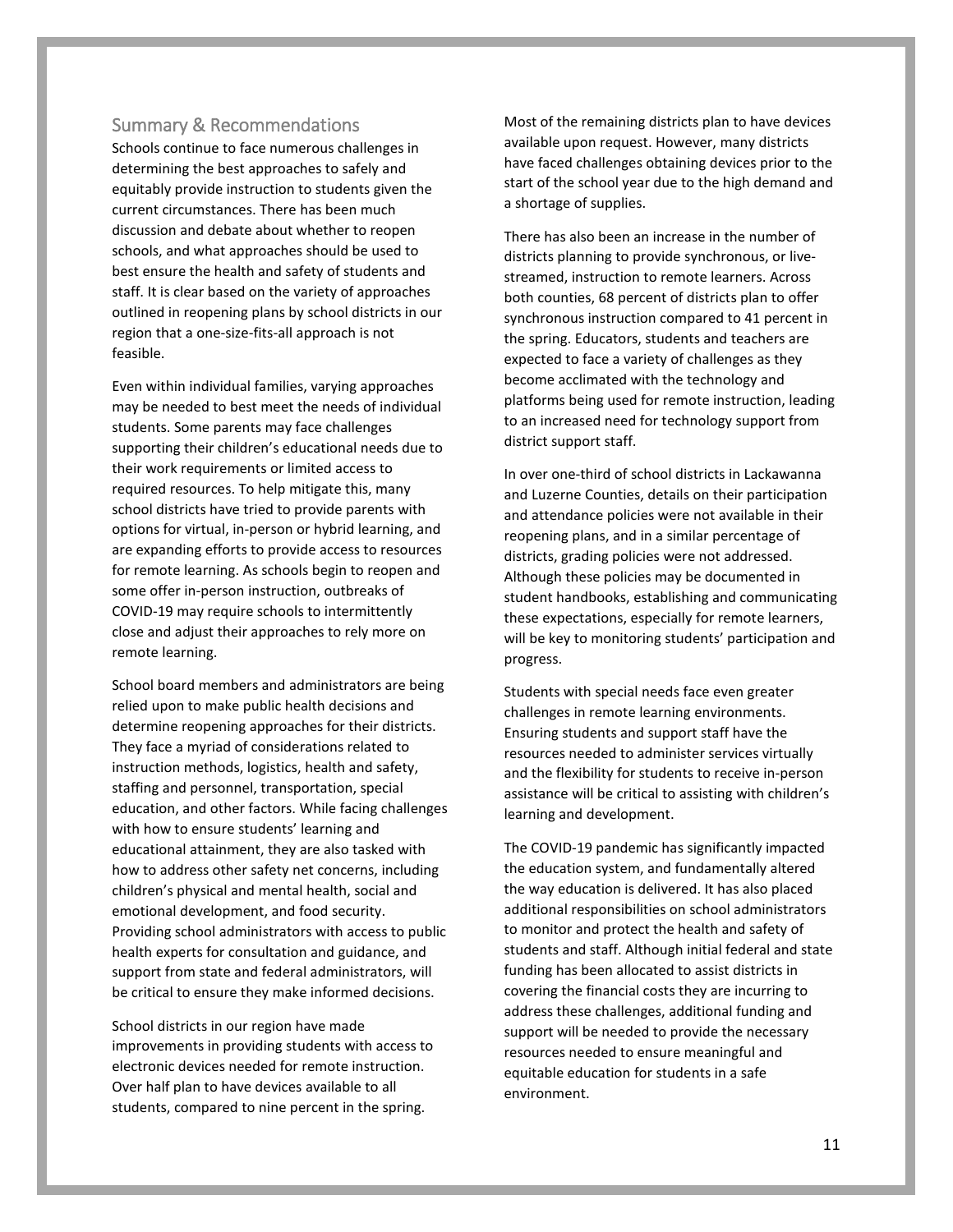The following recommendations outline potential strategies for school administrators and legislators to consider as schools reopen and adjust to changes in their learning environments. In addition, long-term recommendations are outlined to expand contingency planning efforts and address inequities in education.

- *Focus initially on assessing the knowledge slide of students* due to disruptions caused by the COVID-19 outbreak in the spring. Identify assessment tools that can be used to determine the skill levels and learning gaps for students.
- *Ensure equity in student access to remote learning tools*. Secure adequate funding to provide the electronic devices, internet access, and other resources needed for remote learning.
- *Establish guidelines for live instruction and asynchronous learning for students learning virtually*. Establish a schedule for learning sessions and activities, and set expectations for the duration of daily and weekly virtual learning sessions. Offer flexible options for students who may not be able to participate during designated live instruction periods due to parental work obligations.
- *Establish and communicate methods for tracking virtual student attendance and engagement* to ensure students and parents are aware of expectations and participating in remote sessions.
- *Offer opportunities for virtual learners to engage and connect with their peers and teachers*. Provide opportunities for parents and guardians to connect with teachers in order to provide input and participate in their child's learning.
- *Ensure students have access to support staff, including guidance counselors, special education staff, and school nurses or health staff*. Provide adequate resources to students with special needs in order to ensure equity in education.
- *Reevaluate the criteria and timelines for state and federal mandated testing* to take into consideration the disruptions caused by COVID-19 and make necessary adjustments, including developing standards for administering tests in an online environment.
- *Provide educators with access to professional development training to enhance their online instruction skills* and ensure they have the

necessary technology tools and support to teach students in a remote environment.

- *Provide the technology and infrastructure needed to support remote learning for the long-term*. All students should have access to the technology and Internet access needed for remote learning. While school districts in our region have made strides to provide these resources using federal and state funding, some still are not able to offer these tools to all students.
- *Expand the availability of technical support staff within school districts to support students, parents and educators using remote learning technology*. As students and parents get acclimated to these technologies, there will likely be an increased need for support. Instead of relying on educators to address technical support issues, districts should establish procedures for parents and students to request and receive technical assistance as needed.
- *Develop contingency planning to mitigate and manage risk in the event of future crisis situations*. Schools were not adequately prepared to respond to the unexpected prolonged closure caused by the pandemic. Crisis plans should be developed in the event a future health crisis, catastrophic weather event, or other emergency situation leads to disruptions to the education system in order to transition to a backup online learning system.
- *Address disparities in school funding and resources tied to the socio-economic status of the community.* The financial and resource disparities between districts and individual students have been highlighted by the pandemic. Revise the allotments of funding and resources to ensure the needs of disadvantaged students and underserved populations are addressed. Provide resources and support for those facing housing and food insecurities and other threats to their health and wellbeing that impact their ability to focus on their education. $\diamondsuit$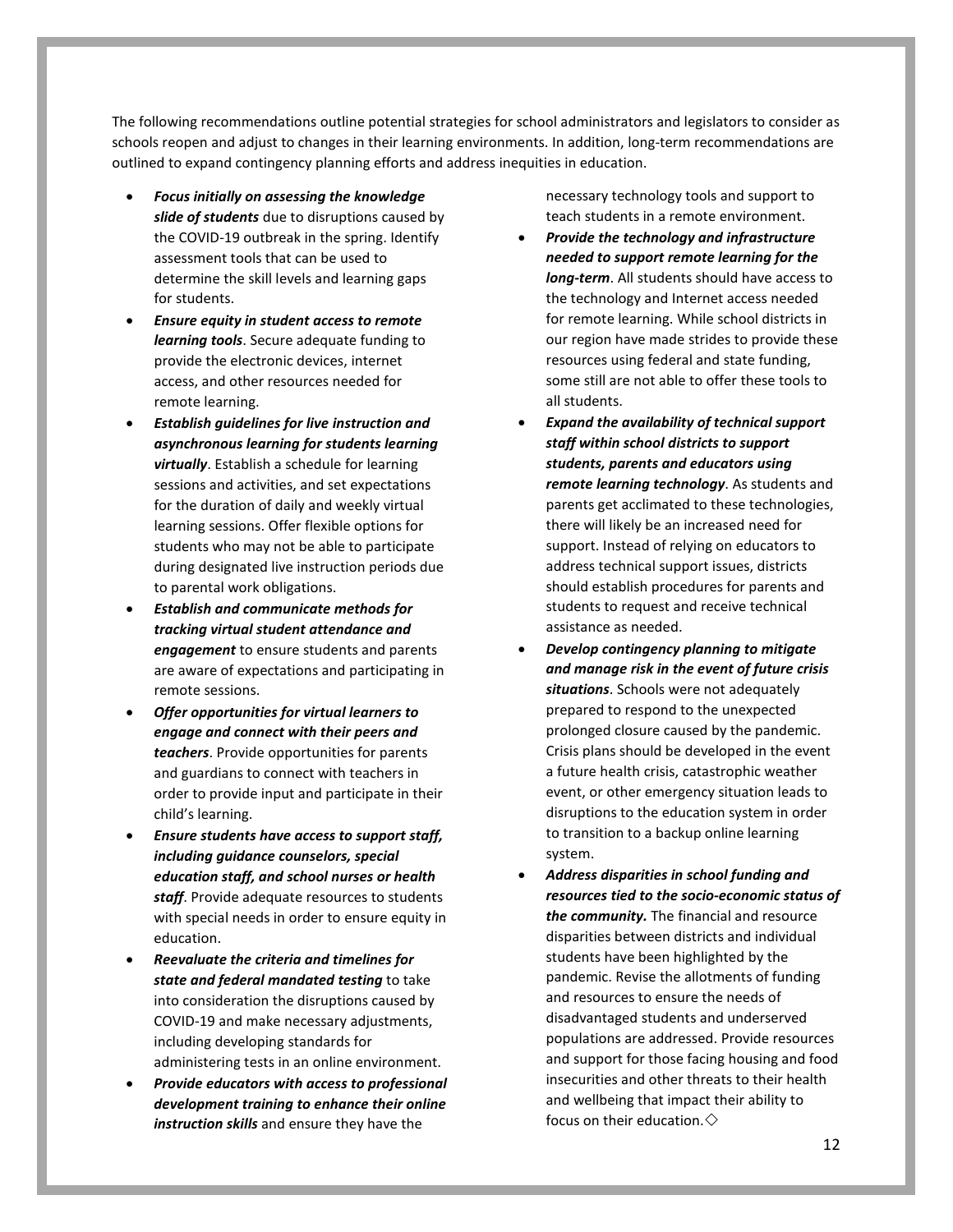|                                                |                   | Lackawanna County Fall 2020 Matrix of Learning Practices &                                                                                                        | <b>Reopening Category in PDE</b><br><b>Health and Safety Plan:</b><br>Total, Scaffolded, or |                                                                                                                                                     | <b>Take Home</b>                                      |                          | Synchronous Classes (if so.                                                                                                                                                                                           | <b>Asynchronous Online Content</b>                                                                                                       |                                                                                                                                                                                                                                                   |                                                                                                                                                                          |                                                | <b>District Cyber</b> |                      |                                                                                                                                                                                                                                                                            | Plan      |                                                                                                                                                                                                                                                                                               |
|------------------------------------------------|-------------------|-------------------------------------------------------------------------------------------------------------------------------------------------------------------|---------------------------------------------------------------------------------------------|-----------------------------------------------------------------------------------------------------------------------------------------------------|-------------------------------------------------------|--------------------------|-----------------------------------------------------------------------------------------------------------------------------------------------------------------------------------------------------------------------|------------------------------------------------------------------------------------------------------------------------------------------|---------------------------------------------------------------------------------------------------------------------------------------------------------------------------------------------------------------------------------------------------|--------------------------------------------------------------------------------------------------------------------------------------------------------------------------|------------------------------------------------|-----------------------|----------------------|----------------------------------------------------------------------------------------------------------------------------------------------------------------------------------------------------------------------------------------------------------------------------|-----------|-----------------------------------------------------------------------------------------------------------------------------------------------------------------------------------------------------------------------------------------------------------------------------------------------|
| <b>School Districts</b>                        | <b>Start Date</b> | <b>Overall Approach:</b><br>In-person; Remote; Hybrid Total Remote                                                                                                | <b>Blended Reopening, or</b>                                                                | Computers/Laptops/Devices<br>available for take home?                                                                                               | Work<br>Packets? In-Person Instruction?               |                          | how many hours per day?<br>Required or voluntary?)                                                                                                                                                                    | (videos, message boards,<br>other? Required or voluntary?) Attendance Policies                                                           |                                                                                                                                                                                                                                                   | <b>Grading Policies</b>                                                                                                                                                  | <b>Instructional Technologies</b>              | Program<br>Option?    | Meal<br>Distribution | Other Resources Available to Students to PDE?                                                                                                                                                                                                                              | Submitted | <b>Notes</b>                                                                                                                                                                                                                                                                                  |
| <b>Abington Heights</b><br>(Plan date: 8/5/20) |                   | 9/9/2020 Beginning fully virtual,<br>transition to in-person<br>hybrid at date TBD                                                                                | <b>Total Remote</b>                                                                         | Y - Chromebooks available to all<br>students in Grades 6-12.<br>Available to students in Grades<br>K-5 on an as-needed basis.                       | Sept.                                                 |                          | Beginning as early as late Y - Elementary Grades K-4: live Y - Lessons available on<br>lessons of academic and<br>specials courses.<br>Middle and High School Grades<br>5-12: according to normal class<br>schedules. | demand                                                                                                                                   | Attendance in live<br>lessons is not mandatory<br>for Grades K-4;<br>mandatory for Grades 5-<br>12.                                                                                                                                               |                                                                                                                                                                          | Google Classroom                               |                       |                      |                                                                                                                                                                                                                                                                            |           | Striving to begin a hybrid program Oct. 5 with 2 days/week<br>in-person and 3 days/week virtual.                                                                                                                                                                                              |
| Carbondale Area<br>(Plan date: 8/6/20)         |                   | 9/8/2020 Beginning fully virtual,<br>transition to in-person<br>hybrid tentatively 10/6/2020                                                                      | <b>Total Remote</b>                                                                         | Y - Limited availability of<br>devices; issuing one per<br>household.                                                                               | Beginning as early as<br>10/6/2020                    |                          |                                                                                                                                                                                                                       |                                                                                                                                          |                                                                                                                                                                                                                                                   |                                                                                                                                                                          |                                                |                       |                      |                                                                                                                                                                                                                                                                            | N         | District will decide on 9/22 whether to remain virtual or<br>move into the second phase of reopening, which includes a<br>blended model of virtual and in-person classes. The target<br>start date for the hybrid reopening is 10/6.                                                          |
| Dunmore<br>(Plan date: 8/24/20)                |                   | 8/26/2020 2 Options: Hybrid blended Blended Reopening<br>option or Remote option                                                                                  |                                                                                             | Y - Devices made available to<br>any family that requires it                                                                                        | Y - 2 groups on<br>alternating days (M/Th<br>and T/F) |                          |                                                                                                                                                                                                                       | Y                                                                                                                                        | Attendance is<br>mandatory; virtual<br>attendance will be<br>submitted                                                                                                                                                                            | Grading will remain the Google Classroom or<br>except Science and Social virtual option<br>recorded based on work Studies in the Elementary<br>Center will be Pass/Fail. | same as pre-COVID-19, Accelerate Education for |                       |                      |                                                                                                                                                                                                                                                                            | Y.        | Blended schedule alternating days of online and in-person<br>classes, with a 100% virtual option.                                                                                                                                                                                             |
| Lackawanna Trail<br>(Plan date: 8/10/2020)     |                   | 9/10/2020 Fully In-person, students can Total Reopening<br>opt-out for virtual learning                                                                           |                                                                                             | Y - Chromebooks available for all N<br>students                                                                                                     | Υ                                                     |                          | Y - for virtual option                                                                                                                                                                                                |                                                                                                                                          |                                                                                                                                                                                                                                                   |                                                                                                                                                                          |                                                |                       |                      |                                                                                                                                                                                                                                                                            |           |                                                                                                                                                                                                                                                                                               |
| Lakeland<br>(Plan date: 7/24/2020)             |                   | 8/31/2020 Beginning fully virtual,<br>transitioning to hybrid<br>blended model (alternating<br>days) starting October 5th                                         | <b>Total Remote</b>                                                                         | Y - Chromebooks available for all<br>students                                                                                                       | Beginning as early as<br>10/5/2020                    |                          | Y - 4 days/week.<br>Elementary Phase 1: 2.5 - 3.5<br>hours per day.<br>Jr/Sr High School Phase 1: 3-4 instruction, clubs, etc.<br>hours per day, following bell<br>schedule.                                          | Y - Phase 1: 1 day/week for<br>independent learning,<br>individual tutoring, small group during distance learning would in a traditional | Attendance required and Assignments will be<br>taken both in-person and graded just as they                                                                                                                                                       | setting                                                                                                                                                                  | Google Meet and Hangouts                       |                       |                      | The district will work with families who<br>need internet access. Specialized<br>services such as Reading and Math<br>support, ESL, Resource Room, OT, PT,<br>Speech, etc., will be built into the<br>schedule/ available during both "Live"<br>and Asynchronous days.     | Y         | - Tier 1, Full Time Distance learning phase until 10/2.<br>- Transition to Tier 2, In Person Hybrid Learning on 10/5<br>based on case volume, with students split into two groups<br>with 2 days/week of in-person instruction.<br>- Phase in return to 5 full days of in-person instruction. |
| <b>Mid Valley</b><br>(Plan date: 7/29/2020)    | 9/8/2020          | Hybrid Blended option with Blended Reopening<br>2 days in person per week,<br>with full virtual option                                                            |                                                                                             | Y - Chromebooks available for all<br>students in Grades 7-12.<br>Provided to Elementary<br>students in need upon request.                           | Y - 2 days/week with<br>Hybrid option                 |                          | $\mathbf{v}$                                                                                                                                                                                                          | Y - 1 day/week                                                                                                                           | Attendance required,<br>Google Classroom each practices as listed in<br>day and (1) participate in student handbooks.<br>a synchronous class, or<br>(2) complete the Daily<br>Attendance Assignment<br>by the time specified by<br>their teacher. | Grading will be<br>students must log into consistent with regular                                                                                                        | Google Classroom                               |                       |                      | Students with special needs may be<br>offered individualized programs and<br>services based on their unique needs.<br>Teachers will provide increased face-to-<br>face communication with students and<br>families.                                                        | Y         | Students will be split into two groups that attend in-person<br>on alternating days (MT/RF) and virtually 3 days/week.                                                                                                                                                                        |
| <b>North Pocono</b><br>(Plan date: 7/30/2020   |                   | 8/31/2020 Hybrid blended option with Blended Reopening<br>2 days in person per week,<br>with full virtual option                                                  |                                                                                             | Y - Chromebooks will be<br>provided to high school<br>students, and available to<br>middle school students for<br>limited use essential activities. | Y - 2 days/week with<br>Hybrid option                 |                          |                                                                                                                                                                                                                       | Y                                                                                                                                        |                                                                                                                                                                                                                                                   |                                                                                                                                                                          | Google Classroom and Meet                      |                       |                      |                                                                                                                                                                                                                                                                            |           |                                                                                                                                                                                                                                                                                               |
| Old Forge<br>(Plan date: 7/22/20)              | 9/8/2020          | Hybrid blended option with Blended Reopening<br>2 days in person per week,<br>with cyber option.                                                                  |                                                                                             | Y - Chromebooks will be<br>provided to high school students<br>and to families in need upon<br>request.                                             | groups alternating<br>(MW/TR)                         | Y - 2 days/week with two |                                                                                                                                                                                                                       | Y - 3 days/week                                                                                                                          |                                                                                                                                                                                                                                                   |                                                                                                                                                                          | Google Classroom                               |                       |                      | Life Skills, Emotional Support and<br>Autistic Learners, and English Learners<br>may attend Monday to Friday. Learning<br>Support students requiring intensive<br>intervention and accommodations, may<br>report more than 2 days/week, as<br>needed, and as space allows. |           | Kindergarten students will attend daily in half-day AM or<br>PM session, and half-day remote learning.                                                                                                                                                                                        |
| <b>Riverside</b><br>(Plan date 7/22/2020       |                   | 9/9/2020 Tier 2: Hybrid blended<br>option, alternating days.<br>Move to Tier 1 (100% in-<br>person) when possible). Tier<br>3 (100% remote) is also an<br>option. | <b>Blended Reopening</b>                                                                    | Y - Chromebooks provided to all<br>students.                                                                                                        | day on a 6-day cycle                                  |                          | alternating every other class schedule, with students will be made available.<br>participating in livestream<br>classes virtually                                                                                     | Y - Tier 2: two groups Y - Virtual days follow same Y - Recording of the livestreams Attendance required and                             | will be recorded daily.                                                                                                                                                                                                                           |                                                                                                                                                                          | Google Classroom and Meet.                     |                       |                      |                                                                                                                                                                                                                                                                            |           | N With hybrid option, students will be split into 2 groups<br>based on geography, and will alternate days of in-person<br>learning on a six-day cycle.<br>Transportation will only be provided for students in Grades<br>K-6.                                                                 |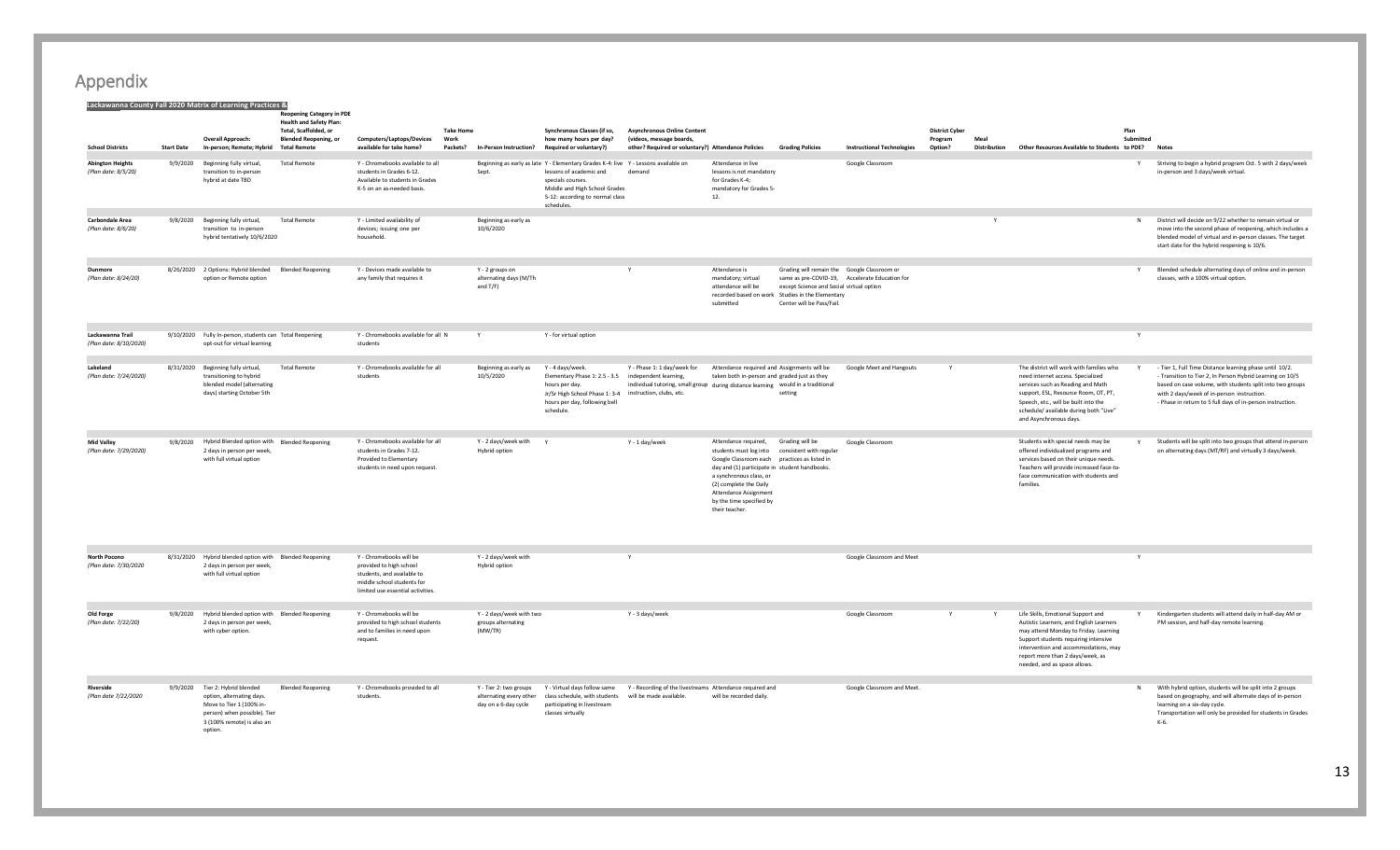|                                              |                   | Lackawanna County Fall 2020 Matrix of Learning Practices & Resources                                                             | <b>Reopening Category in PDE</b>                               |                                                       |                  |                        |                                                                                                                                                                          |                                                                                                                                                                                 |                         |                                                                     |                                                                                                                                             |                       |                     |                                              |           |                                                                                       |
|----------------------------------------------|-------------------|----------------------------------------------------------------------------------------------------------------------------------|----------------------------------------------------------------|-------------------------------------------------------|------------------|------------------------|--------------------------------------------------------------------------------------------------------------------------------------------------------------------------|---------------------------------------------------------------------------------------------------------------------------------------------------------------------------------|-------------------------|---------------------------------------------------------------------|---------------------------------------------------------------------------------------------------------------------------------------------|-----------------------|---------------------|----------------------------------------------|-----------|---------------------------------------------------------------------------------------|
|                                              |                   |                                                                                                                                  | <b>Health and Safety Plan:</b><br><b>Total, Scaffolded, or</b> |                                                       | <b>Take Home</b> |                        | Synchronous Classes (if so,                                                                                                                                              | <b>Asynchronous Online Content</b>                                                                                                                                              |                         |                                                                     |                                                                                                                                             | <b>District Cyber</b> |                     |                                              | Plan      |                                                                                       |
|                                              |                   | <b>Overall Approach:</b>                                                                                                         |                                                                | Blended Reopening, or Total Computers/Laptops/Devices | Work             |                        | how many hours per day?                                                                                                                                                  | (videos, message boards,                                                                                                                                                        |                         |                                                                     |                                                                                                                                             | Program               | Meal                |                                              | Submitted |                                                                                       |
| <b>School Districts</b>                      | <b>Start Date</b> | In-person; Remote; Hybrid                                                                                                        | Remote                                                         | available for take home?                              | Packets?         | In-Person Instruction? | Required or voluntary?)                                                                                                                                                  | other? Required or voluntary?) Attendance Policies                                                                                                                              |                         | <b>Grading Policies</b>                                             | <b>Instructional Technologies</b>                                                                                                           | Option?               | <b>Distribution</b> | <b>Other Resources Available to Students</b> | to PDE?   | <b>Notes</b>                                                                          |
|                                              |                   |                                                                                                                                  |                                                                |                                                       |                  |                        |                                                                                                                                                                          |                                                                                                                                                                                 |                         |                                                                     |                                                                                                                                             |                       |                     |                                              |           |                                                                                       |
| Scranton<br>(Plan date: 8/10/2020)           | 9/8/2020          | Beginning fully virtual for at Total Remote<br>least the first marking<br>period, transition to in-<br>person hybrid at date TBD |                                                                | Y - Chromebooks provided to all<br>students.          |                  | Not initially          | Y-Virtual instruction using<br>combination of synchronous<br>and asynchronous. Teachers<br>must provide live or recorded teaching sessions must be<br>a week per course. | Y- Virtual instruction using<br>combination of synchronous<br>and asynchronous. All live<br>instruction at least three times recorded for students to watch<br>at a later time. | will be recorded daily. | during both virtual and<br>hybrid phases                            | Attendance required and Regular grading practices Google Classroom, Meet, and<br>Zoom. Apex Learning. Grades K-<br>5: Accelerate Education. |                       |                     |                                              |           | District will assess quarterly for transition to hybrid or full-<br>in person phases. |
| <b>Valley View</b><br>(Plan date: 7/30/2020) | 8/26/2020         | Beginning fully virtual<br>through at least 9/28                                                                                 | <b>Total Remote</b>                                            | Y - Chromebooks available upon<br>request             |                  |                        | Y - Asynchronous or<br>available.                                                                                                                                        | Y - Asynchronous or<br>synchronous virtual options are synchronous virtual options are<br>available.                                                                            |                         | Attendance will be taken Regular grading practices Google Classroom |                                                                                                                                             |                       |                     |                                              |           | Older students have three to four live classes each day,<br>each one 85 minutes.      |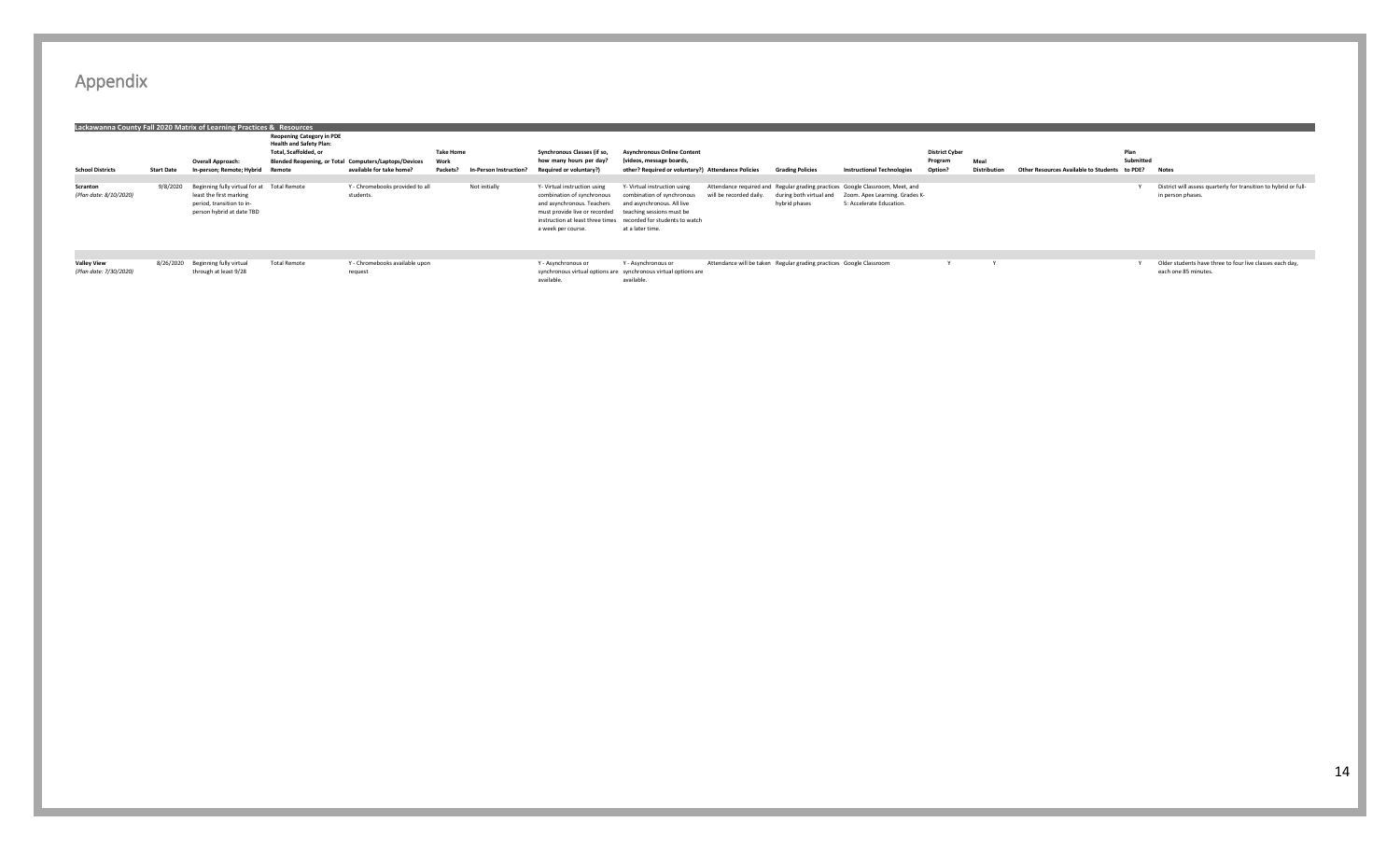**Luzerne County Fall 2020 Matrix of Learning Practices & Resources**

**School Districts Start Date Overall Approach: Restricted In-person; Remote; Hybrid; Cyber Reopening Category in PDE Computers/Laptops/Devices Take Home Work Health and Safety Plan available for take home? Packets? In-Person Instruction? Required or voluntary?) Synchronous Classes (if so, how many hours per day? Asynchronous Online Content (videos, message boards, other? Required or voluntary?) Attendance Policies Grading Policies Instructional Technologies District Cyber Program Option? Meal Distribution Other Resources Available to Students to PDE? Notes Plan Submitted Crestwood** 9/2/2020 Remote instruction until at Total Remote least 10/1, or Cyber instruction Total Remote\* Y - Upon request Cyber option - Crestwood Cyber Academy for elementary students, Edmentum for secondary students Y Y - Breakfast and lunch offered to cybe students. Reversed previous decision to offer in-person classes to students initially and moved to virtual learning only until at least 10/1. Families can also choose cyber learning option. Enrollment has increased in Crestwood's Cyber Academy from 28 students prior to the pandemic to over 300 students as of 7/31/2020. **Dallas** *(Plan date: 8/18/20)* 8/26/2020 Hybrid plan or Cyber instruction Blended Reopening Y - Chromebooks available for all students Y - 2 days/week with Hybrid option Y - 2 days/week with Hybrid option Y - 1 day/week with Hybrid option Attendance required; Work will be graded recorded daily and by and report cards class period issued Google Classroom and Google Meets. Cyber option CompassLearning and Edgenuity. Internet access provided to all students in need. Planned for four modes: a complete closure with remote instruction, in-person instruction, restricted in-person instruction and a hybrid plan. Will operate in hybrid mode at the start of the school year. The hybrid plan splits the student population into two groups which will rotate between physically going to school 2 days/week and remote instruction 3 days/week. **Greater Nanticoke Area** *(Plan date: 7/20/20)* 9/8/2020 3 Options: Hybrid, Virtual or (Original start date Cyber instruction of 8/31/2020 delayed due to water main break) Y - Chromebooks available upon request; prioritized for Virtual and Cyber students first Y - 2 days/week with Hybrid option Y - some live instruction for Y - 3 days/week with Hybrid Attendance required Grades K-5, and 1 day/week for option. 5 days/week with Grades 6-12 for Virtual option Virtual option. and tracked Google Classroom, Class Dojo. Cyber option - Edgenuity Y Y Hybrid option: students divided into two groups and have two days of in-person education and three days of online school each week. Group 1 - in person attendance M-T. Group 2 - in person attendance Th-F. Remote online work other 3 days. Virtual option: all online instruction. **Hanover Area** *(Plan date: 8/10/20)* 8/31/2020 Remote instruction until 10/1, then Restricted Inperson. Cyber option available. Total Remote\* Y - Limited availability of Chromebooks or Tablets, some can be equipped with built-in Wi-Fi Not initially. When inperson classes resume, groups will attend 4 days/week on an alternating bi-weekly schedule. Y - When in-person classes resume, alternate bi-weekly between 1 day/week and 5 days/week Y Y Three phases for reopening: - In Green and Yellow phases, students alternate attending onsite classes weekly. One half of students in each group (pre-K-6, 7-12) will attend onsite classes M-Th, and receive instruction online using distance learning the following week. All students will practice distance learning on Fridays. - Red: all instruction will be online through distance learning. **Hazleton Area** *(Plan date: 8/4/20)* 9/8/2020 Remote instruction for the Total Remote' first quarter; phase in return to in-person instruction. Total Remote\* Y - Laptops to be provided in Y - Provided to priority order; awaiting shipment of additional laptops students without an electronic device until laptops become available Y - Students follow a set class Y schedule for instruction. If a student misses a scheduled class, they have the ability to make it up before the end of the day. Y Attendance required Existing grading and tracked for each policies in effect class Teacher-led video sessions through Microsoft Teams Support services for Special Education, Gifted, and English Language Learners. Counseling and Psychologist Services. Increasing the Wi-Fi reach from school buildings into the parking lots, but can only connect to the Wi-Fi from computers that the school provides. Plan phases in the return to in-person classes. HASD will reevaluate the situation every two weeks, and the prevalence of COVID-19 in the area will determine when students are given the option to return to in-person classrooms. **Lake Lehman** *(Plan date: 8/5/20)* 9/8/2020 3 Options: Traditional inperson, Remote livestreaming, or Cyber Total Reopening\* Y - available to all students in grades 3-12, and upon request to students in grades K-2 Available for remote and cyber options when applicable to their courses and grade level. Y - for in-person option Y - for remote option Y - for cyber option Grading scales will follow the regular Zoom for Remote option. Cyber format upon return to option - Accelerate Education school. The modified, through Brandywine Virtual hold-harmless, grading Academy for elementary scale offered at the students and Edmentum for conclusion of the 2019 secondary students. 20 school year will not be carried forward. Teacher-led lessons through Developed plan for students struggling with coping skills in relation to returning to school and Covid-19 related experiences. Developed plan for transitioning students between traditional and remote learning, and plan to provide equity in all learning groups and demographics. Parents can select from three academic options, and change their selection on a quarterly basis, if needed: 1. Traditional - Students return to school for in-person instruction with social distancing guidelines and protocols. 2. Live Classroom Streaming - Students maintain a Lake- Lehman instructional schedule but take classes from home. Classes will be live streamed. 3. L-L Cyber - Students use a cyber platform and receive guided instruction from a Lake-Lehman teacher. **Northwest Area** *(Plan date: 8/10/20)* 8/31/2020 3 Options: Hybrid, Remote live-streaming, or Cyber. Students in Pre-K and Kindergarten will attend every day on a modified split schedule. Y - Chromebooks available for all students Y - 2 days/week for hybrid option Y - 2-3 days/week for hybrid option Y - for cyber option Attendance required Work will be graded Teacher-led live-stream lessons through Zoom for Inperson/hybrid model. Cyber option - Accelerate Ed for Grades K-5, Edmentum for Grades 6-12. The In-person instruction/hybrid model will include alternating face to face and remote learning days. Students will be split into two groups. Group 1 will attend M & W, Group 2 will attend T & Th, and the Groups will alternate every other Friday. If Luzerne County returns to the yellow or red phase, the district would return to a full-time virtual model. **Pittston Area** *(Plan date: 8/19/20)* 9/9/2020 Remote live-streaming or Cyber option Y - Chromebooks available for all students N Y Y - Virtual lessons will be recorded for students unable to view the live sessions. Attendance required Assignments will be and recorded daily graded. Grading procedures will be implemented as specified in the student handbook Schoology learning management system and Microsoft Teams. Cyber option Edgenuity and Odysseyware. Y Guidance services, student health services, and related service providers as per IEPs will be available to all students. Flexibility and understanding will be afforded to those students with IEPs or Section 504 Plans who need modifications and/or reasonable accommodations. Y Changed the original plan to have Grades K- 6 meeting 5 days/week in a traditional environment while students in Grades 7-12 were scheduled for a hybrid schedule with in- person instruction 2 days/week and virtual live instruction 3 days/week.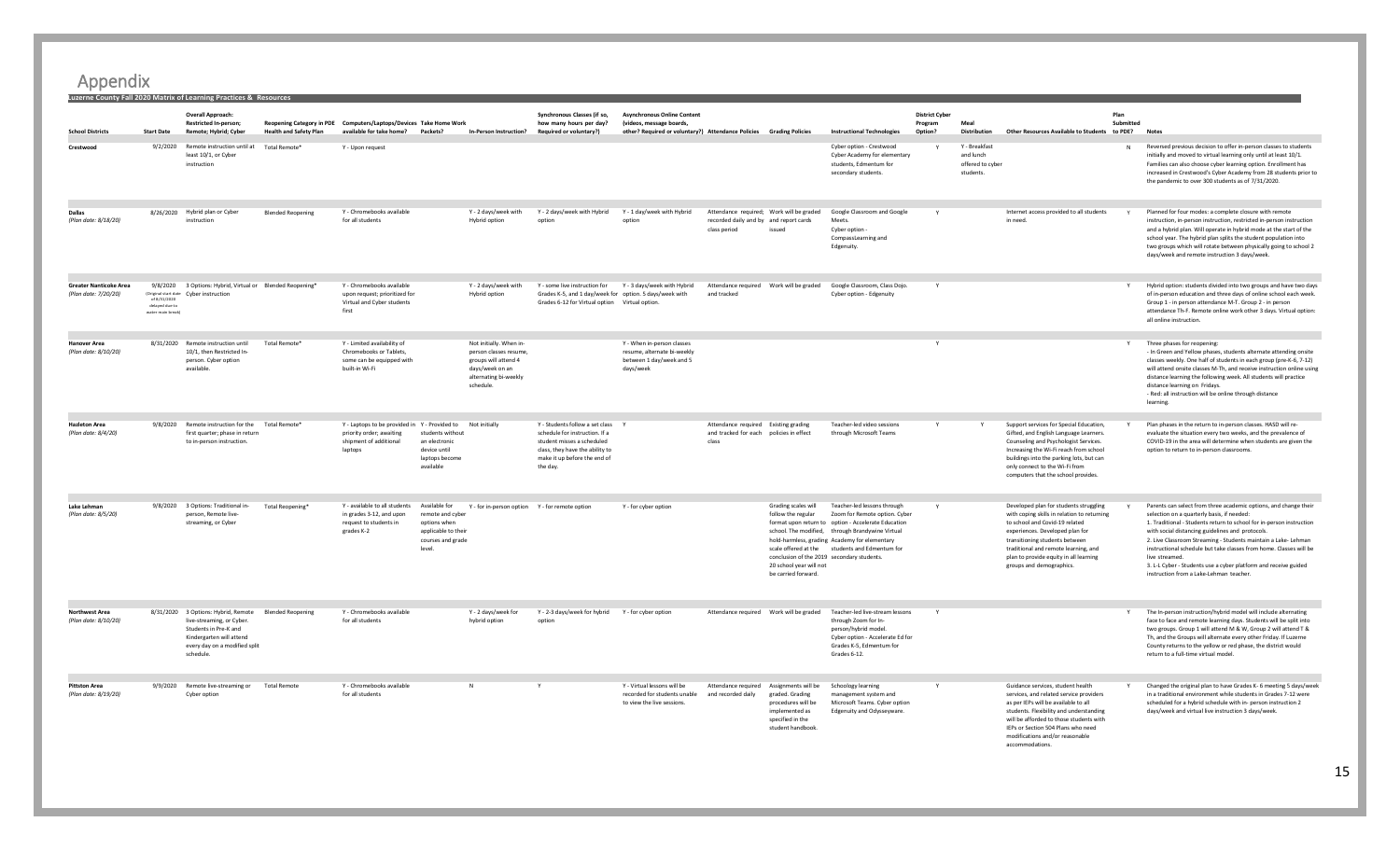| <b>School Districts</b>                            | <b>Start Date</b> | <b>Overall Approach:</b><br>Restricted In-person;<br>Remote; Hybrid; Cyber           | <b>Reopening Category in PDE</b><br><b>Health and Safety Plan</b> | Computers/Laptops/Devices Take Home Work<br>available for take home? Packets?                                                                                                                                                                                                                |                                                                                   | <b>In-Person Instruction?</b>                                                                            | Synchronous Classes (if so,<br>how many hours per day?<br>Required or voluntary?)                                                                         | <b>Asynchronous Online Content</b><br>(videos, message boards,<br>other? Required or voluntary?) Attendance Policies                                                          |                                                                                          | <b>Grading Policies</b>                                                                                                                                                                                                                                                          | <b>Instructional Technologies</b>               | <b>District Cyber</b><br>Program<br>Option? | Meal<br><b>Distribution</b> | Plan<br>Other Resources Available to Students to PDE?                                                                                                                                        | Submitted | <b>Notes</b>                                                                                                                                                                                                                                                                                                                                                                                                                                       |
|----------------------------------------------------|-------------------|--------------------------------------------------------------------------------------|-------------------------------------------------------------------|----------------------------------------------------------------------------------------------------------------------------------------------------------------------------------------------------------------------------------------------------------------------------------------------|-----------------------------------------------------------------------------------|----------------------------------------------------------------------------------------------------------|-----------------------------------------------------------------------------------------------------------------------------------------------------------|-------------------------------------------------------------------------------------------------------------------------------------------------------------------------------|------------------------------------------------------------------------------------------|----------------------------------------------------------------------------------------------------------------------------------------------------------------------------------------------------------------------------------------------------------------------------------|-------------------------------------------------|---------------------------------------------|-----------------------------|----------------------------------------------------------------------------------------------------------------------------------------------------------------------------------------------|-----------|----------------------------------------------------------------------------------------------------------------------------------------------------------------------------------------------------------------------------------------------------------------------------------------------------------------------------------------------------------------------------------------------------------------------------------------------------|
| <b>Wilkes-Barre Area</b><br>(Plan date: 8/24/20)   | 9/10/2020         | 3 Options: Traditional in-<br>person, Remote live-<br>streaming, or Cyber            | <b>Total Reopening</b>                                            | Y - Chromebooks available<br>for all students                                                                                                                                                                                                                                                |                                                                                   | Y - for in-person option Y - for remote option                                                           |                                                                                                                                                           | Y - for cyber option                                                                                                                                                          |                                                                                          |                                                                                                                                                                                                                                                                                  |                                                 |                                             |                             |                                                                                                                                                                                              |           | Students have the option to physically attend school or<br>participate remotely for the first of the school year's two<br>semesters. For the remote option, there will be a fixed<br>camera in every classroom to stream each class live. A cyber<br>remote-learning option is also available. Parents who do<br>not select an option will be enrolled in the remote classroom<br>option by default.                                               |
| <b>Wyoming Area</b><br>(Plan date: 7/30/20)        | 9/8/2020          | Remote instruction until at<br>least Nov. 9. Cyber option<br>available.              | Total Remote*                                                     | Y - Chromebooks available<br>for all students                                                                                                                                                                                                                                                |                                                                                   | N - Students can utilize<br>Google Classroom and<br>email to communicate<br>with teachers.               | Y - Teachers will be presenting<br>interactive, live streamed<br>lessons on a daily basis.<br>Lessons will be recorded and<br>posted to Google Classroom. | Y - Can be arranged upon<br>request. Families commit to<br>that mode for the entire<br>marking period either in half<br>day (morning or afternoon) or<br>full day increments. | class period. Students numeric for the<br>must be marked<br>classes to be marked<br>day. | Attendance required; Assignments will be<br>recorded daily and by graded. Grades will be<br>majority of classes at<br>present for all of their the Secondary Center.<br>Letter grades will be<br>present for the entire assigned for all classes<br>at the Elementary<br>Center. | Google Classroom and Meet                       |                                             | $\mathbf{v}$                |                                                                                                                                                                                              |           | Changed from the original plan for hybrid instruction with<br>students split into two geographic groups that would<br>alternate in-person attendance weekly to a full virtual plan<br>until at least Nov. 9. Expectation is for 5.5 hrs. of virtual<br>learning each day a student is at home.<br>Exception for some special education classes; those<br>students will be allowed to come into the buildings under<br>social distancing protocols. |
| <b>Wyoming Valley West</b><br>(Plan date: 8/19/20) | 9/8/2020          | Remote instruction until at Total Remote<br>least Oct. 9. Cyber option<br>available. |                                                                   | Y - Limited availability of<br>Chromebooks currently<br>Provided upon request to<br>high school students first,<br>followed by middle school,<br>then elementary. Once<br>shipment of additional<br>Chromebooks is received, a<br>device will be provided to all<br>students in grades 4-12. | Y - Learning<br>for Grades K-3.<br>and for higher<br>grade levels upon<br>request | Not initially. When in-<br>packets provided person classes resume.<br>groups will attend 2<br>davs/week. |                                                                                                                                                           |                                                                                                                                                                               | Attendance require<br>and recorded                                                       | All assignments will be Google classroom,<br>12. Students in grades<br>K-3 will not receive<br>grades for the first<br>marking period;<br>progress reports will<br>be provided.                                                                                                  | graded for Grades 4- Edgenuity for Cyber option |                                             |                             | IEP continuity and support, Tech<br>support, Mental health support.<br>Internet access will be made available<br>via hotspots: information on free or low<br>cost internet service provided. |           | Changed from the original plan for hybrid instruction with 2<br>days/week of in-person instruction and 3 days/week of<br>virtual learning to a full virtual environment until at least<br>Oct. 9.                                                                                                                                                                                                                                                  |

*\*Category not listed in Health and Safety Plan; assigned based on description of reopening approach.*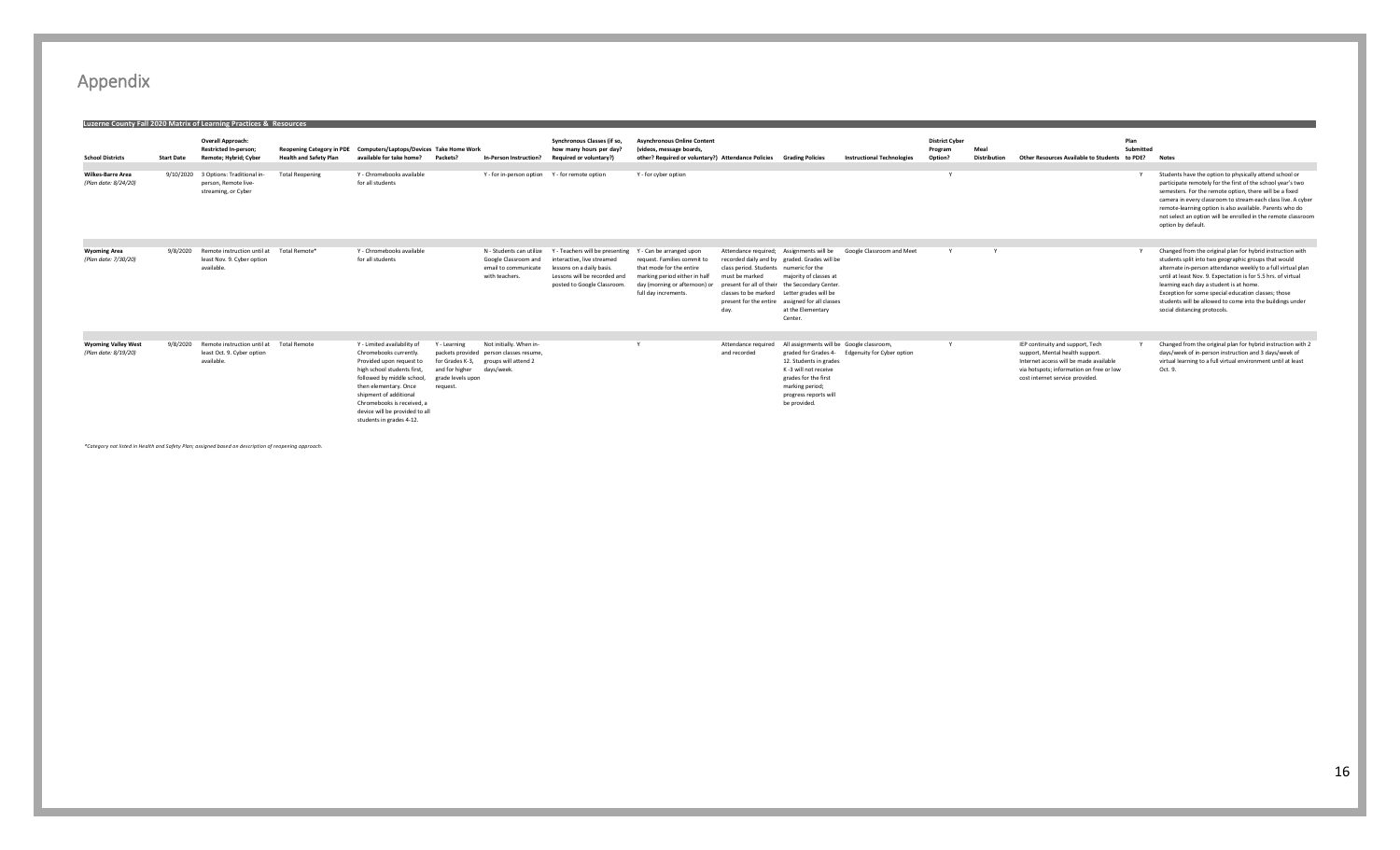#### References

Abington Heights School District. (2020, August 5). Health and Safety Plan. Blume, H. (2020, August 3). LAUSD, teachers reach tentative deal on remote learning. *Los Angeles Times*. Booth, K. (2020). Pittston Area School District Continuity of Education Plan. Carbondale Area School District. (2020, August 19). Device Registration Form. Retrieved from http://www.carbondalearea.org/device-registrationform/ Carbondale Area School District. (2020). Phased School Reopening Health and Safety Plan 2020-2021. Dallas School District. (2020, August 18). Hybrid Programming Guide for Students, Parents, and Families. Dallas School District. (2020). Phased Shool Reopening Health and Safety Plan Template. Dunmore School District. (2020). Phased School Reopening Health and Safety Plan Template. Eustice, A. (2020, September 1). Valley View school district having some online tech issues. *WNEP*. Feeding America. (2020, June 3). The Impact of Coronavirus on Food Insecurity. Gecker, J., & Liedtke, M. (2020, August 22). US Faces Back-to-School Laptop Shortage. *Associated Press*. Greater Nanticoke Area School District. (2020). Health and Safety Plan Summary. Grevera, D. (2020). Greater Nanticoke Area School District Continuity of Education Plan. Guydish, M. (2020, March 24). School district superintendents issue joint letter through Intermediate Unit. *The Times Leader*. Wilkes-Barre, PA. Hall, S. H. (2020, September 14). Scranton School Board Approves 218 Furloughs. *The Times-Tribune*. Hall, S. H., & Bolus, K. (2020, August 25). Scranton, Other NEPA Students Could be Without Laptops As Virtual Learning Begins. *The Times Tribune*. Hanover Area School District. (2020, July 30). School Reopening Health and Safety Plan. Hazleton Area School District. (2020). 2020-2021 Student Return Plan. Hazleton Area School District. (2020). Phased School Reopening Health and Safety Plan. Kalinowski, B. (2020, August 26). Computers for Hanover students won't arrive by Monday's start of virtual learning. *The Citizens' Voice*. Lackawanna Trail School District. (2020). Phased School Reopening Health and Safety Plan Lackawanna Trail School District: 2020-2021. Lackawanna Trail School District. (2020, August 13). Virtual Town Hall Meeting for the Reopening of School, Meeting #2. Lake Lehman School District. (2020). Return to School Plan. Lakeland School District. (2020, July 24). Fall 2020 Reopening Update. Luzerne Intermediate Unit 18. (2020). 2020-2021 Health and Safety Plan Executive Summary. Luzerne Intermediate Unit 18. (2020). Phased School Reopening Health and Safety Plan Template. Mid Valley School District. (2020). Phased School Reopening Health and Safety Plan Template. Mid Valley School District. (2020, July 22). Remote Learning Program Proposal. National Education Association. (2020). NEA School and Campus COVID-19 Reporting Site. Retrieved from https://app.smartsheet.com/b/publish?EQBCT=00a2d3fbe4184e75b06f392fc66dca13 NEPA School Reopening Task Force. (2020). School Reopening Guidance. North Pocono School District. (2020). Phased School Reopening Health and Safety Plan Template. Northeast Educational Intermediate Unit 19. (2020). Phased School Reopening Health and Safety Plan 2020-2021. Northwest Area School District. (2020). 2020-2021 Return to School Guide for Parents. Northwest Area School District. (2020). Phased School Reopening Health and Safety Plan. Old Forge School District. (2020). Phased School Reopening Health and Safety Plan Template. Old Forge School District. (2020). Reopening of Schools COVID-19 Fall 2020. Pennsylvania Department of Education. (2020, August 10). Determining Instructional Models During the COVID-19 Pandemic. Pennsylvania Department of Education. (2020). ESSER LEA Allocations. Retrieved from https://www.education.pa.gov/Schools/safeschools/emergencyplanning/COVID-19/CARESAct/Pages/Allocations.aspx Pennsylvania Department of Education. (2020, August 25). Governor's Emergency Education Relief (GEER) Funds - Services for Historically Underserved Students. Retrieved from https://www.education.pa.gov/Schools/safeschools/emergencyplanning/COVID-19/GEER/Pages/HistoricallyUnderservedStudents.aspx Pennsylvania Department of Education. (2020). School Health and Safety Plans Submitted to PDE. Retrieved from https://www.education.pa.gov/Schools/safeschools/emergencyplanning/COVID-19/SchoolReopeningGuidance/ReopeningPreKto12/SchoolHealthandSafetyPlans/Pages/default.aspx Pennsylvania Department of Health. (2020). COVID-19 Early Warning Monitoring System Dashboard. Retrieved from https://www.health.pa.gov/topics/disease/coronavirus/Pages/Monitoring-Dashboard.aspx Pittston Area School District. (2020). Phased School Reopening Health and Safety Plan Template. Pittston Area School District. (2020). School Reopening Plan. Popperl, S. (2020, August 28). How Many Coronavirus Cases Are Happening In Schools? This Tracker Keeps Count. *NPR*. Riverside School District. (2020). Proposed Phased School Reopening Health and Safety Plan. Scranton School District. (2020). Academic Addendum, Health and Safety Plan Proposal #2: Virtual Educational Model. Scranton School District. (2020). Reopening Health and Safety Plan. U.S. Department of Agriculture. (2020, August 31). USDA Extends Free Meals for Kids Through December 31, 2020.

U.S. Department of Education. (2020). CARES Act Project SERV.

U.S. Department of Education. (2020, July 29). Secretary DeVos Awards More than \$180 Million to States Rethinking K-12 Education to Better Meet Students' Needs During Coronavirus Disruption.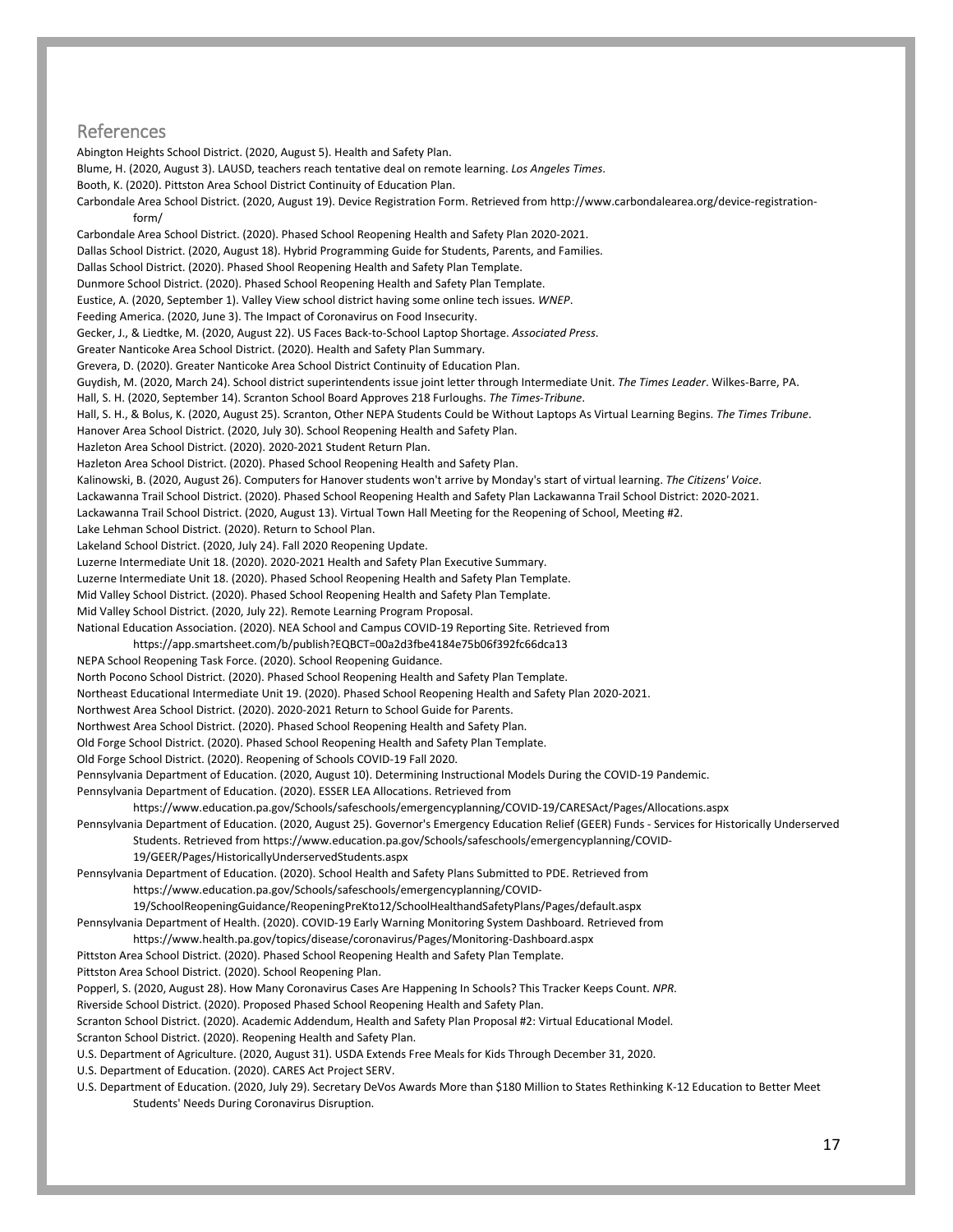Valley View School District. (2020). Phased School Reopening Health and Safety Plan Template. Wilkes-Barre Area School District. (2020). COVID-19 Policy.

Wilkes-Barre Area School District. (2020). Phased School Reopening Health and Safety Plan.

Wyoming Area School District. (2020, July 30). Health and Safety Plan.

Wyoming Area School District. (2020, August 26). Wyoming Area Virtual Platform Letter.

Wyoming Valley West. (2020). Phased School Reopening Health and Safety Plan.

Wyoming Valley West School District. (2020, August 16). Virtual Learning Guidelines for Students & Parents.